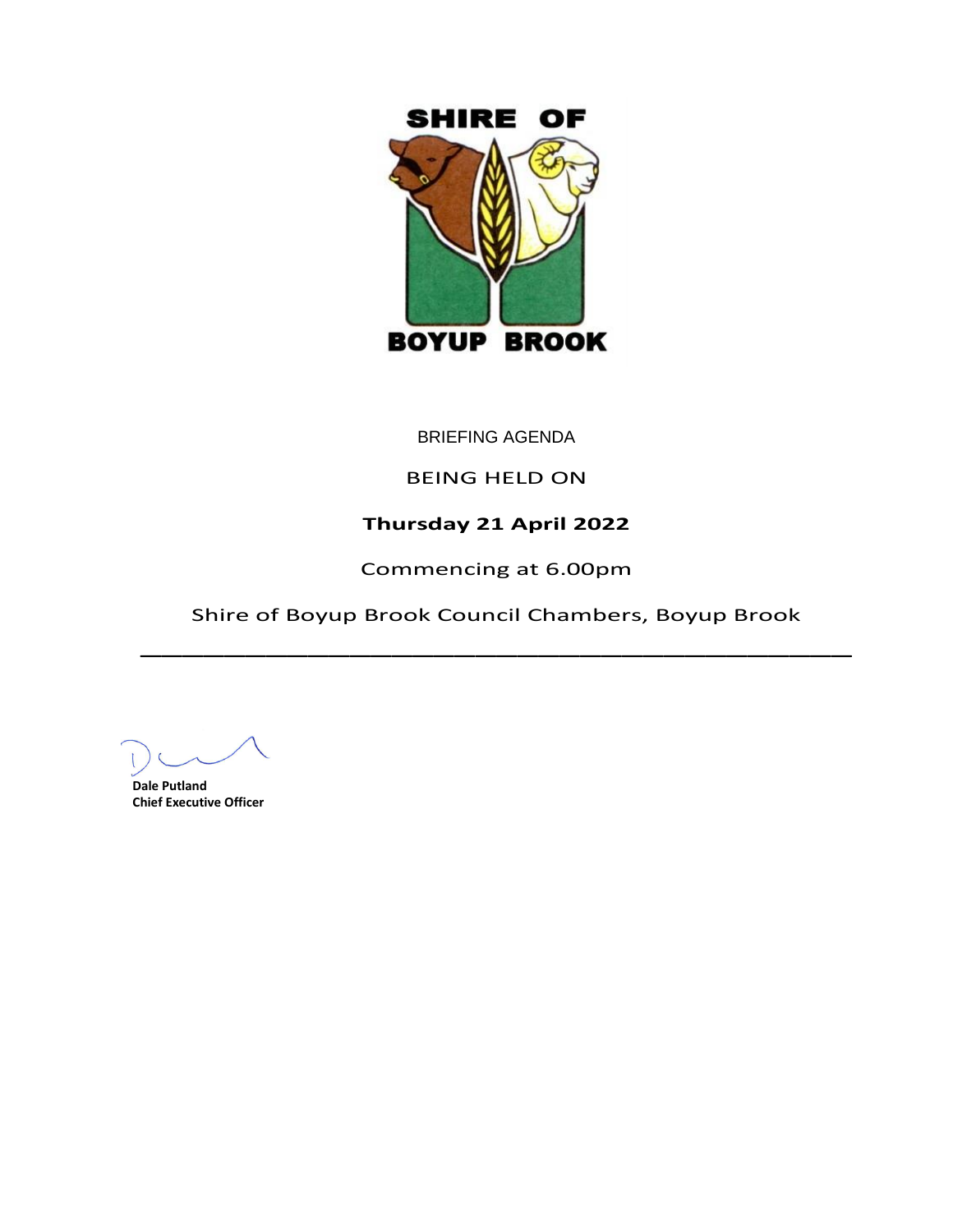#### **TABLE OF CONTENTS**

| 1.                                 |                                                                                             |  |
|------------------------------------|---------------------------------------------------------------------------------------------|--|
| 2 <sub>1</sub>                     | RECORD OF ATTENDANCE/APOLOGIES/LEAVE OF ABSENCE PREVIOUSLY APPROVED 3                       |  |
| 3.<br>3.1                          | Su Lamb                                                                                     |  |
| 4.                                 |                                                                                             |  |
| 5.                                 |                                                                                             |  |
| 6.                                 |                                                                                             |  |
| 7.<br>7.1<br>7.2                   |                                                                                             |  |
| 8.                                 |                                                                                             |  |
| 9.                                 |                                                                                             |  |
| 10.                                |                                                                                             |  |
| 10.1                               |                                                                                             |  |
| 10.2<br>10.2.1<br>10.2.2<br>10.2.3 | Statutory Budget Review as at 28 February 2022 - Correction to Table of Budget Amendments 9 |  |
| 10.3<br>10.3.1<br>10.3.2           | Development (Advertisement x 1 Pylon sign) 25 Cailes Street Boyup Brook Museum  11          |  |
| 10.4<br>10.4.1                     |                                                                                             |  |
|                                    |                                                                                             |  |
|                                    |                                                                                             |  |
|                                    | 13 URGENT BUSINESS BY APPROVAL OF THE PRESIDENT OR A MAJORITY OF 23                         |  |
|                                    |                                                                                             |  |
|                                    |                                                                                             |  |
| 15                                 |                                                                                             |  |

-1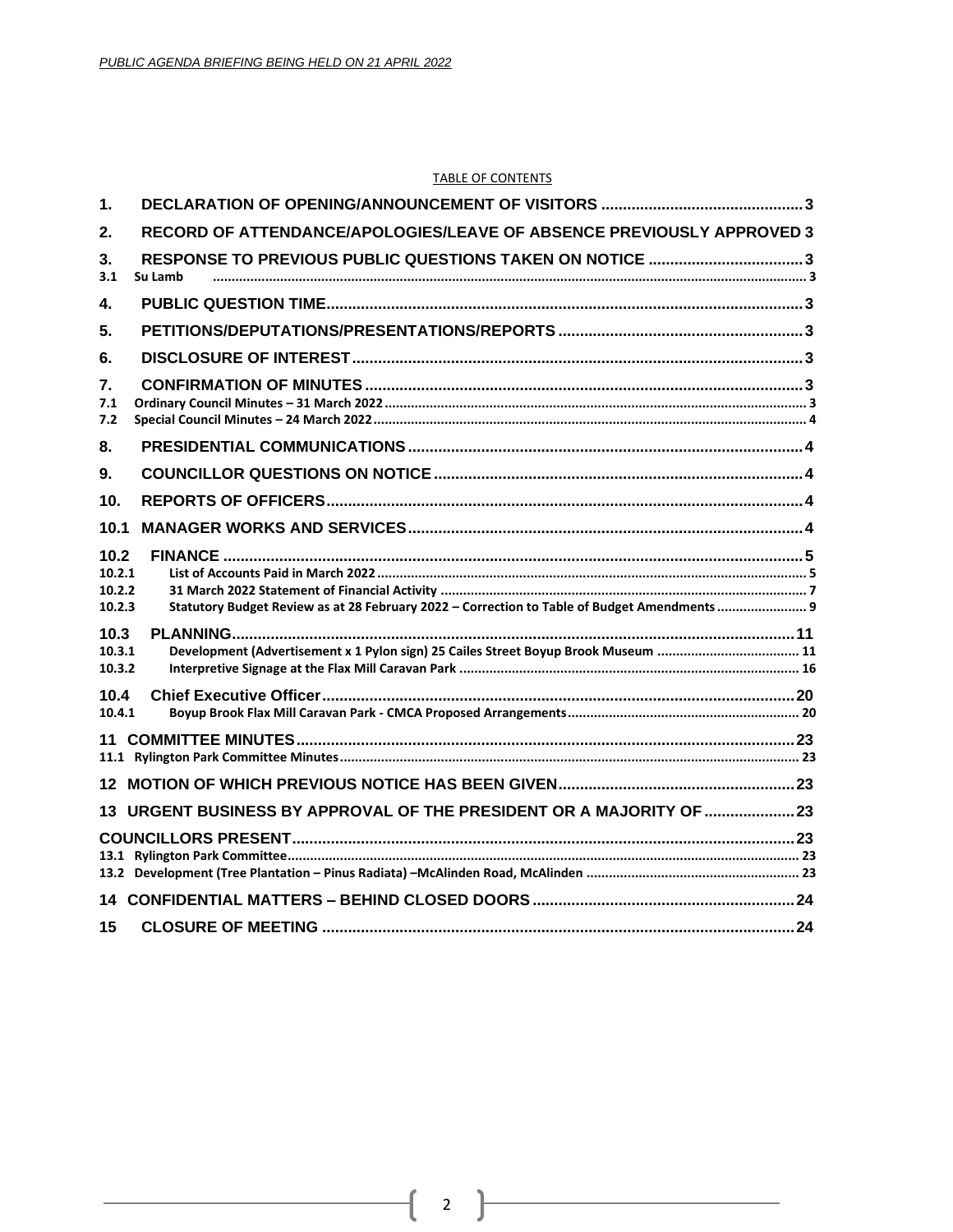# <span id="page-2-0"></span>**1. DECLARATION OF OPENING/ANNOUNCEMENT OF VISITORS**

*We acknowledge and pay our respects to the traditional custodians of the land on which we meet and work.*

# <span id="page-2-1"></span>**2. RECORD OF ATTENDANCE/APOLOGIES/LEAVE OF ABSENCE PREVIOUSLY APPROVED**

| PRESENT:          | <b>Shire President</b>         | <b>Richard Walker</b>   |
|-------------------|--------------------------------|-------------------------|
|                   | <b>Deputy Shire President</b>  | Helen O'Connell         |
|                   | Councillor                     | Sarah Alexander         |
|                   |                                | Steele Alexander        |
|                   |                                | Philippe Kaltenrieder   |
|                   |                                | Darren E King           |
|                   |                                | Kevin J Moir            |
|                   |                                | Adrian Price            |
|                   |                                | <b>Charles Caldwell</b> |
|                   | <b>Chief Executive Officer</b> | Dale Putland            |
|                   | Manager Works & Services       | Wayne Butler            |
|                   | <b>Executive Assistant</b>     | Maria Lane              |
|                   |                                |                         |
| LEAVE OF ARSENCE. |                                |                         |

LEAVE OF ABSENCE: APOLOGIES:

MEMBERS OF PUBLIC:

# <span id="page-2-3"></span><span id="page-2-2"></span>**3. RESPONSE TO PREVIOUS PUBLIC QUESTIONS TAKEN ON NOTICE**

|  | 3.1 Su Lamb |  |  |  |  |
|--|-------------|--|--|--|--|
|--|-------------|--|--|--|--|

Would like a sign at the top of Gale Road/Abel Rd to stipulate "Local Traffic Only" as there are too many trucks accessing this road.

## **Response**

The Shire cannot restrict the use of this road to "Local Traffic Only" as this is a regularly used thoroughfare for all residents of the Boyup Brook Shire.

## <span id="page-2-4"></span>**4. PUBLIC QUESTION TIME**

# <span id="page-2-5"></span>**5. PETITIONS/DEPUTATIONS/PRESENTATIONS/REPORTS**

<span id="page-2-6"></span>**6. DISCLOSURE OF INTEREST**

## <span id="page-2-8"></span><span id="page-2-7"></span>**7. CONFIRMATION OF MINUTES**

**7.1 Ordinary Council Minutes – 31 March 2022**

## **OFFICER RECOMMENDATION – ITEM 7.1**

**That the minutes of the Ordinary Council Meeting held on Thursday 31 March 2022 be confirmed as an accurate record.**

3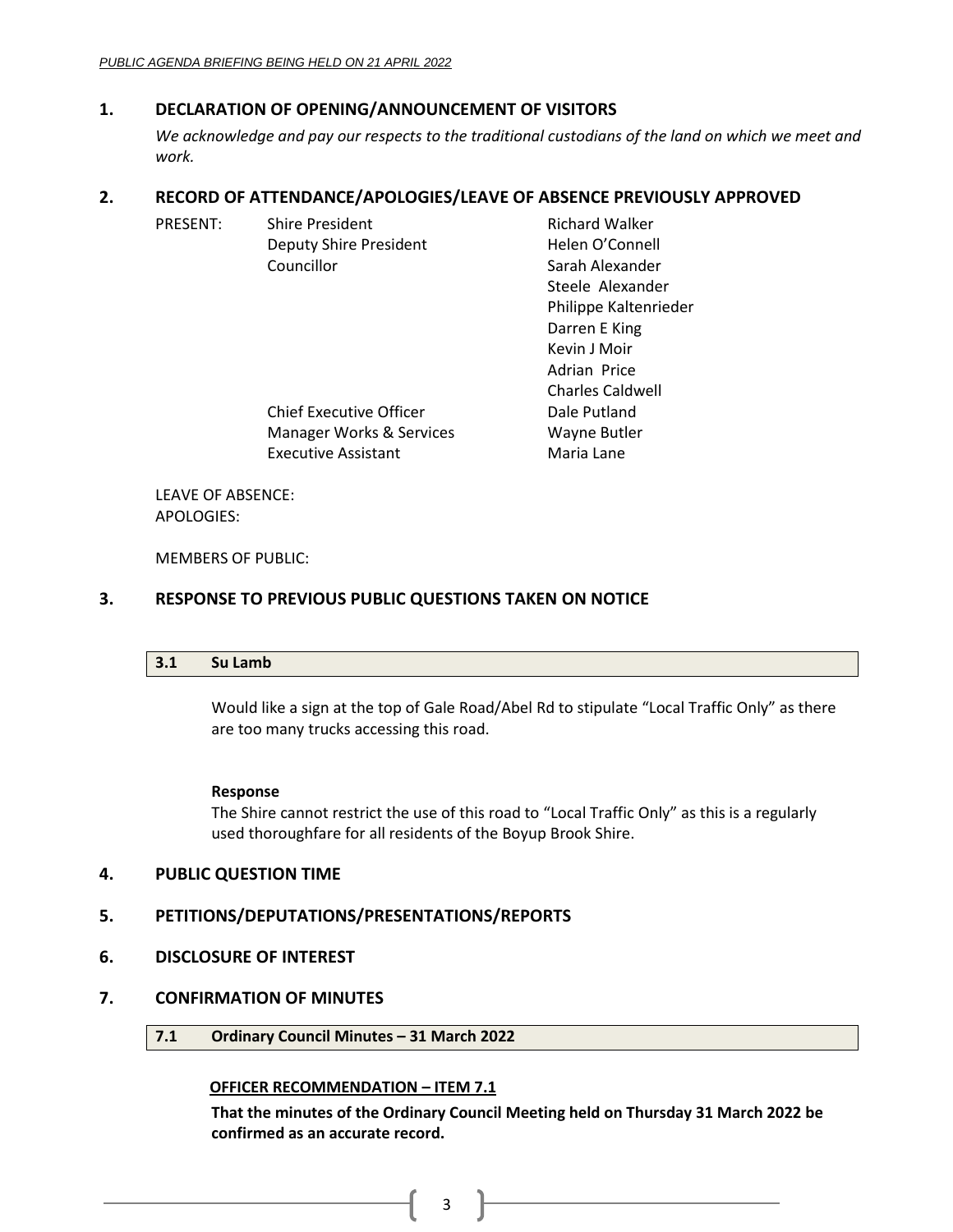## <span id="page-3-0"></span>**7.2 Special Council Minutes – 24 March 2022**

# **OFFICER RECOMMENDATION – ITEM 7.1**

**That the minutes of the Ordinary Council Meeting held on Thursday 24 March 2022 be confirmed as an accurate record.**

- <span id="page-3-1"></span>**8. PRESIDENTIAL COMMUNICATIONS**
- <span id="page-3-2"></span>**9. COUNCILLOR QUESTIONS ON NOTICE**
- <span id="page-3-3"></span>**10. REPORTS OF OFFICERS**
- <span id="page-3-4"></span>**10.1 Manager Works and Services** Nil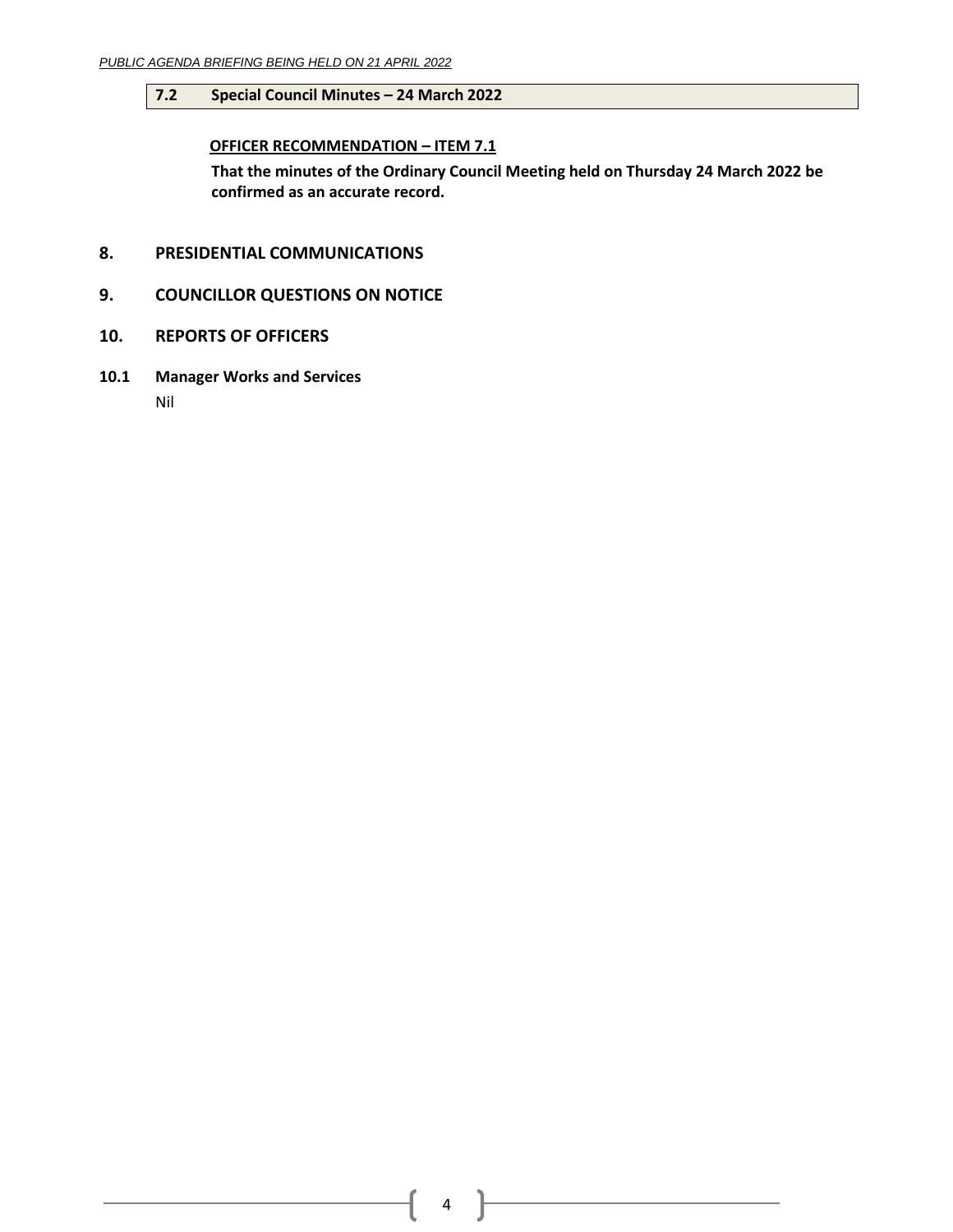#### <span id="page-4-0"></span>**10.2 FINANCE**

#### <span id="page-4-1"></span>**10.2.1 List of Accounts Paid in March 2022**

| Location:<br><b>Applicant:</b><br>File: |      | Not applicable<br>Not applicable<br>FM/1/002 |
|-----------------------------------------|------|----------------------------------------------|
| Disclosure of Officer Interest:         | None |                                              |
| Date:                                   |      | 14/04/2022                                   |
| Author:                                 |      | Ben Robinson – Finance Manager               |
| <b>Authorising Officer:</b>             |      | Dale Putland – CEO                           |
| <b>Attachments:</b>                     |      | Yes - List of Accounts Paid in March         |

\_\_\_\_\_\_\_\_\_\_\_\_\_\_\_\_\_\_\_\_\_\_\_\_\_\_\_\_\_\_\_\_\_\_\_\_\_\_\_\_\_\_\_\_\_\_\_\_\_\_\_\_\_\_\_\_\_\_\_\_\_\_\_\_\_\_\_

#### **SUMMARY**

In accordance with the *Local Government (Financial Management) Regulations 1996* the list of accounts paid in March 2022 are presented to Council.

#### **BACKGROUND**

This report presents accounts/invoices received for the supply of goods and services, salaries and wages, and the like which were paid during the period 01 to 31 March 2022.

#### **COMMENT**

The attached listing represents accounts/invoices the shire paid by cheque or electronic means during the period 01 to 31 March 2022.

#### **CONSULTATION - Nil**

#### **STATUTORY OBLIGATIONS**

Local Government (Financial Management) Regulations 1996, Regulations 12 and 13 apply and are as follows:

- *12. Payments from municipal fund or trust fund*
	- *(1) A payment may only be made from the municipal fund or the trust fund —*
	- *(a) if the local government has delegated to the CEO the exercise of its power to make payments from those funds — by the CEO; or*

*(b) otherwise, if the payment is authorised in advance by a resolution of the council.*

- *(2) The council must not authorise a payment from those funds until a list prepared under regulation 13(2) containing details of the accounts to be paid has been presented to the council.*
- *13. Lists of accounts*

5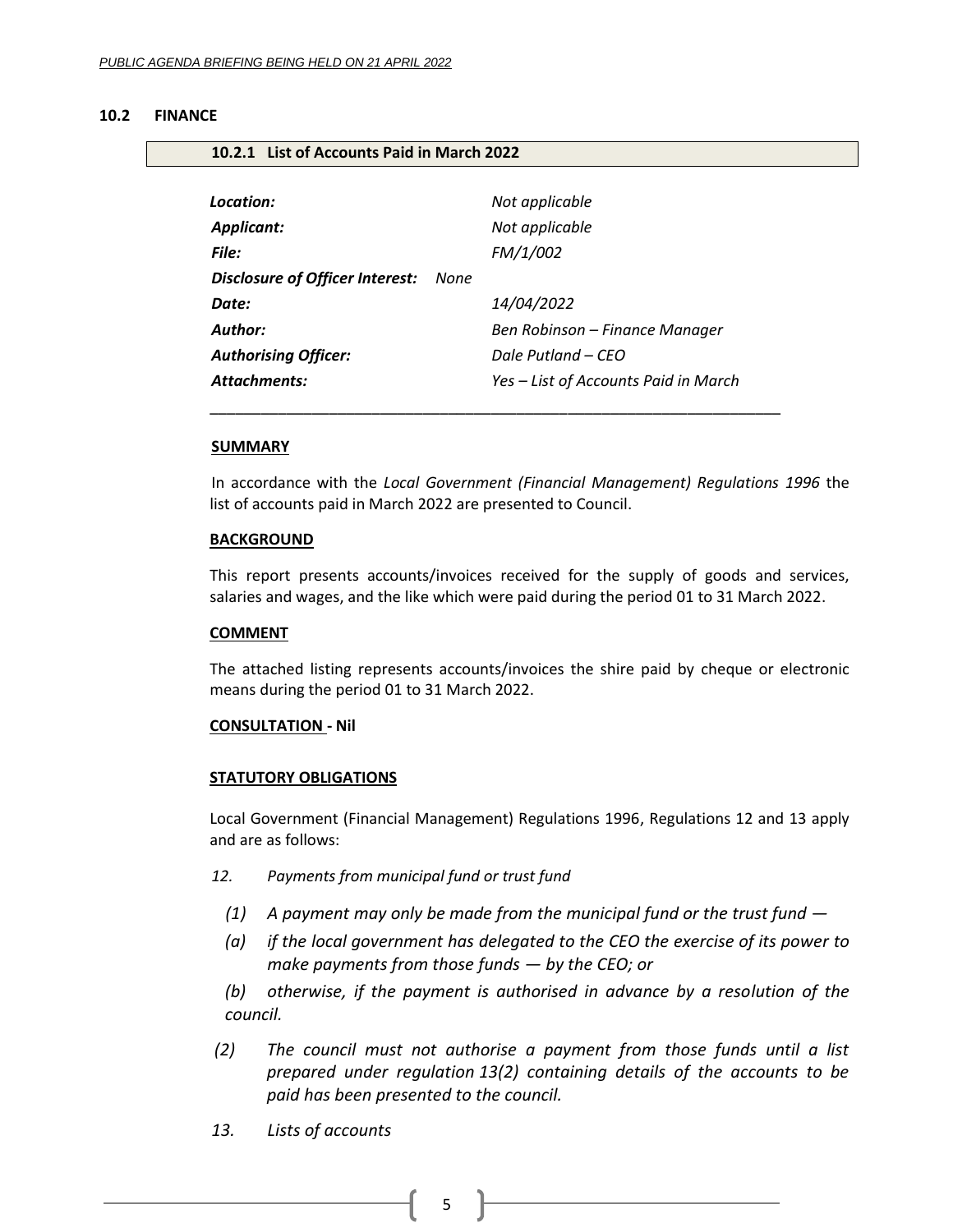- *(1) If the local government has delegated to the CEO the exercise of its power to make payments from the municipal fund or the trust fund, a list of accounts paid by the CEO is to be prepared each month showing for each account paid since the last such list was prepared —*
	- *(a) the payee's name;*
	- *(b) the amount of the payment;*
	- *(c) the date of the payment; and*
	- *(d) sufficient information to identify the transaction.*
	- *(2) A list of accounts for approval to be paid is to be prepared each month showing —*
	- *(a) for each account which requires council authorisation in that month —*
		- *(i) the payee's name;*
		- *(ii) the amount of the payment; and*
		- *(iii) sufficient information to identify the transaction; and*
	- *(b) the date of the meeting of the council to which the list is to be presented.*
- *(3) A list prepared under sub regulation (1) or (2) is to be —*

*(a) presented to the council at the next ordinary meeting of the council after the list is prepared; and*

*(b) recorded in the minutes of that meeting.*

## **POLICY IMPLICATIONS**

Council's *Authority to Make Payments Policy* has application.

## **BUDGET/FINANCIAL IMPLICATIONS**

Account payments accorded with a detailed 2021-22 Annual Budget

## **STRATEGIC IMPLICATIONS -** Nil

**VOTING REQUIREMENTS** – Simple Majority

## **OFFICER RECOMMENDATION – Item 10.2.1**

**That at its April 2022 ordinary meeting Council receive as presented the list of accounts paid in March 2022, totalling \$843,457.73 from Municipal account, \$48,971.75 from Police Licensing account and \$0.00 from Boyup Brook Early Learning Centre account, as represented by:**

| <b>Municipal Cheques</b>             | 20555 - 20556     | S  | 124.00       |
|--------------------------------------|-------------------|----|--------------|
| <b>Municipal Electronic Payments</b> | EFT12127-EFT12260 | S. | 491,104.27   |
| <b>Municipal Direct Payments</b>     |                   |    | \$352,229.46 |
| <b>Police Licensing Payments</b>     |                   |    | 48,971.75    |
| <b>BBELC Payments</b>                |                   | S  | 0.00         |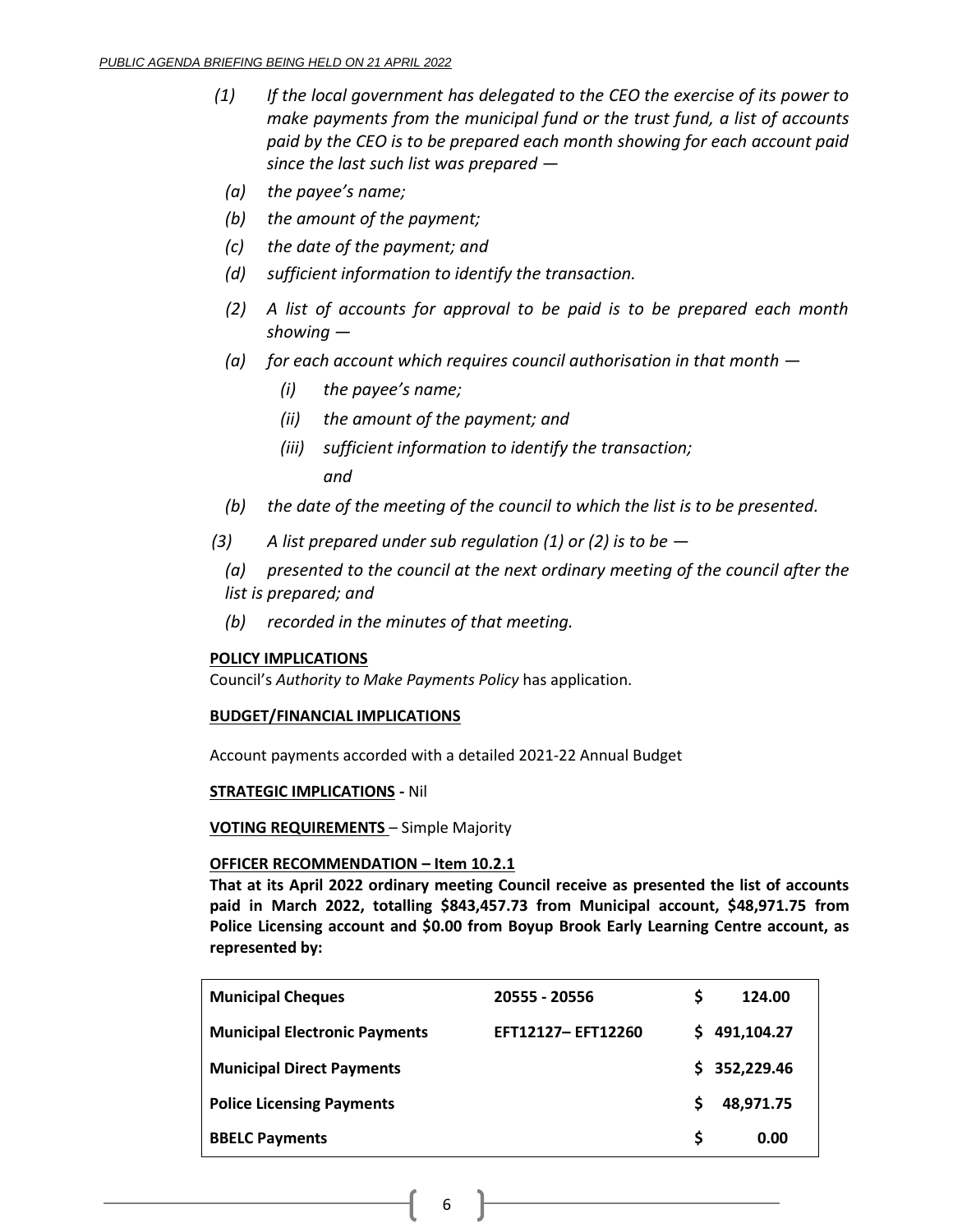## <span id="page-6-0"></span>**10.2.2 31 March 2022 Statement of Financial Activity**

| Location:                              | Not applicable                         |
|----------------------------------------|----------------------------------------|
| <b>Applicant:</b>                      | Not applicable                         |
| File:                                  | FM/10/003                              |
| <b>Disclosure of Officer Interest:</b> | None                                   |
| Date:                                  | 13 April 2022                          |
| <b>Authors:</b>                        | D Long - Finance Consultant            |
| <b>Authorizing Officer:</b>            | Dale Putland - Chief Executive Officer |
| <b>Attachments:</b>                    | Yes                                    |

*\_\_\_\_\_\_\_\_\_\_\_\_\_\_\_\_\_\_\_\_\_\_\_\_\_\_\_\_\_\_\_\_\_\_\_\_\_\_\_\_\_\_\_\_\_\_\_\_\_\_\_\_\_\_\_\_\_\_\_\_\_\_\_\_\_\_\_\_\_\_\_\_\_\_\_*

#### **SUMMARY**

The Monthly Financial Report for 31 March 2022 is presented for Councils consideration.

#### **BACKGROUND**

The Local Government Act 1995 and the Local Government (Financial Management) Regulations 1996 require local governments to prepare monthly reports containing the information that is prescribed.

The Regulations require local governments to prepare annual budget estimates and month by month budget estimates so that comparatives can be made to Year to Date (YTD) Actual amounts of expenditure, revenue and income, and materials variances can be commented on.

#### **COMMENT**

The Shire prepares the monthly financial statements in the statutory format along with other supplementary financial reports consisting of:

- (a) Statement of Comprehensive Income by Function/Program;
- (b) Statement of Comprehensive Income by Nature/Type;
- (c) Statement of Financial Activity;
- (d) Summary of Net Current Asset Position;
- (e) Statement of Explanation of Material Variances;
- (f) Statement of Financial Position;
- (g) Statement of Cash Flows;
- (h) Detailed Operating and Non-Operating Schedules;
- (i) Statement of Cash Back Reserves; and
- (j) Loan Borrowings Statement.

At its budget meeting, Council adopted a material variance threshold of \$10,000 or 10%. For interpretation purposes, this means any variance at Function/Program level that is greater than 10% and exceeds \$10,000 in value is reported on and commentary is provided to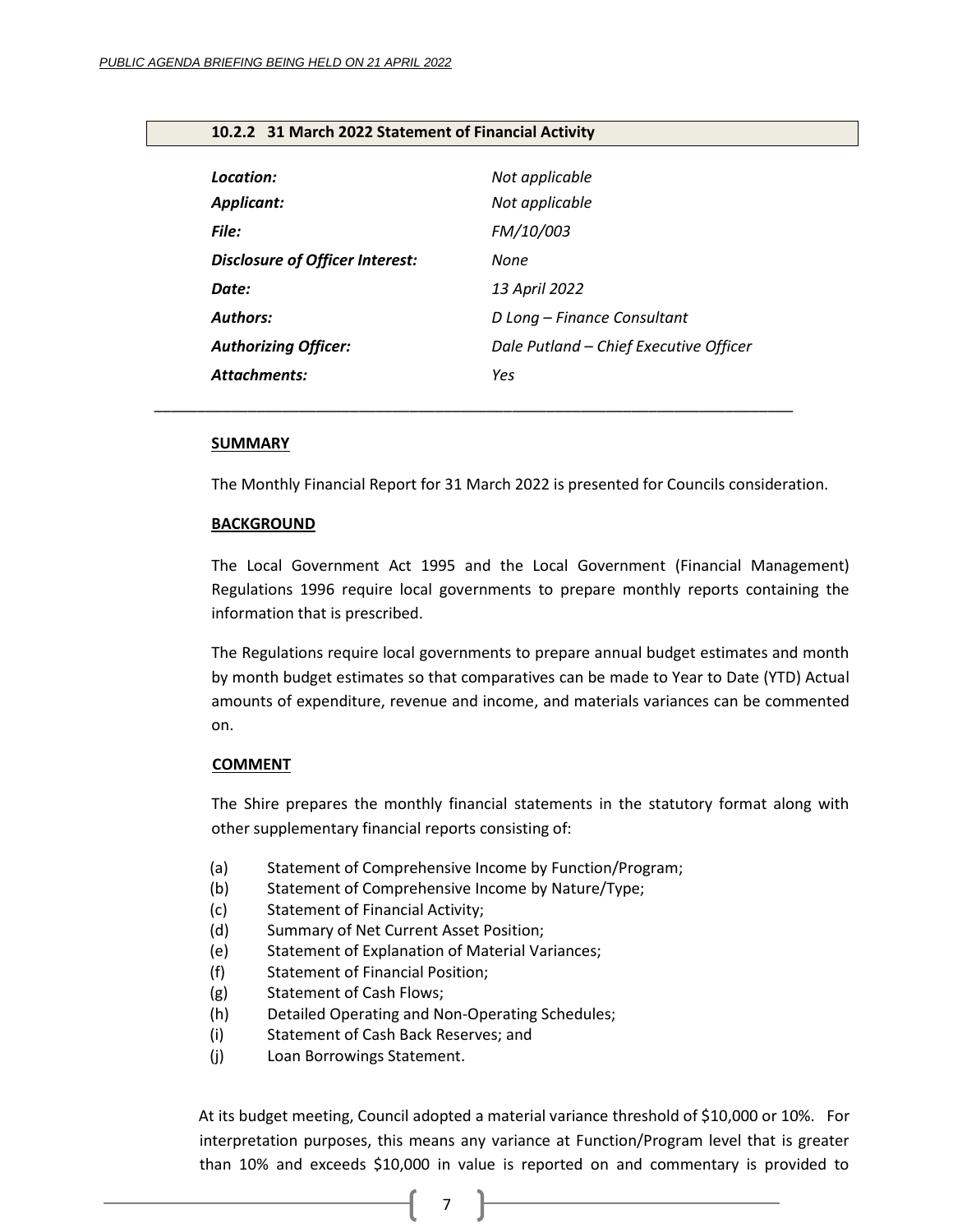explain the YTD budget estimate to YTD actual variance. The material variance is shown on the Statement of Financial Activity, in accordance with the *Local Government (Financial Management) Regulations 1996*.

The material variance commentary is now provided in a separate statement, called the Statement of Explanation of Material Variances. This statement categorises the variance commentary according to reporting Functions/Programs and groups the variances by Operating Revenue, Operating Expenditure, Non-Operating/Capital Revenue, and Capital Expenditure.

The Statement of Financial Activity as at 31 March shows a closing surplus of \$2,748,263.

## **CONSULTATION** – Nil

## **STATUTORY OBLIGATIONS**

Local Government Act 1995

Section 6.4–Specifies that a local government is to prepare such other financial reports as are prescribed.

Local Government (Financial Management) Regulations 1996:

- Regulation 34 states:
- (1) A local government is to prepare each month a statement of financial activity reporting on the sources and applications of funds, as set out in the annual budget under regulation 22(1)(d) for that month in the following detail:
	- (a) annual budget estimates, taking into account any expenditure incurred for an additional purpose under section 6.8(1)(b) or (c);
	- (b) budget estimates to the end of month to which the statement relates;
	- (c) actual amounts of expenditure, revenue and income to the end of the month to which the statement relates;
	- (d) material variances between the comparable amounts referred to in paragraphs (b) and (c);
	- (e) the net current assets at the end of the month to which the statement relates.

Sub regulations 2, 3, 4, 5, and 6 prescribe further details of information to be included in the monthly statement of financial activity.

## **POLICY IMPLICATIONS** – Nil

## **BUDGET/FINANCIAL IMPLICATIONS**

As presented in the attached reports.

## **STRATEGIC IMPLICATIONS** - Nil

## **VOTING REQUIREMENTS**

Simple Majority

## **OFFICER RECOMMENDATION – Item 10.2.2**

**That Council receive the Monthly Financial Report for 31 March 2022, as presented.**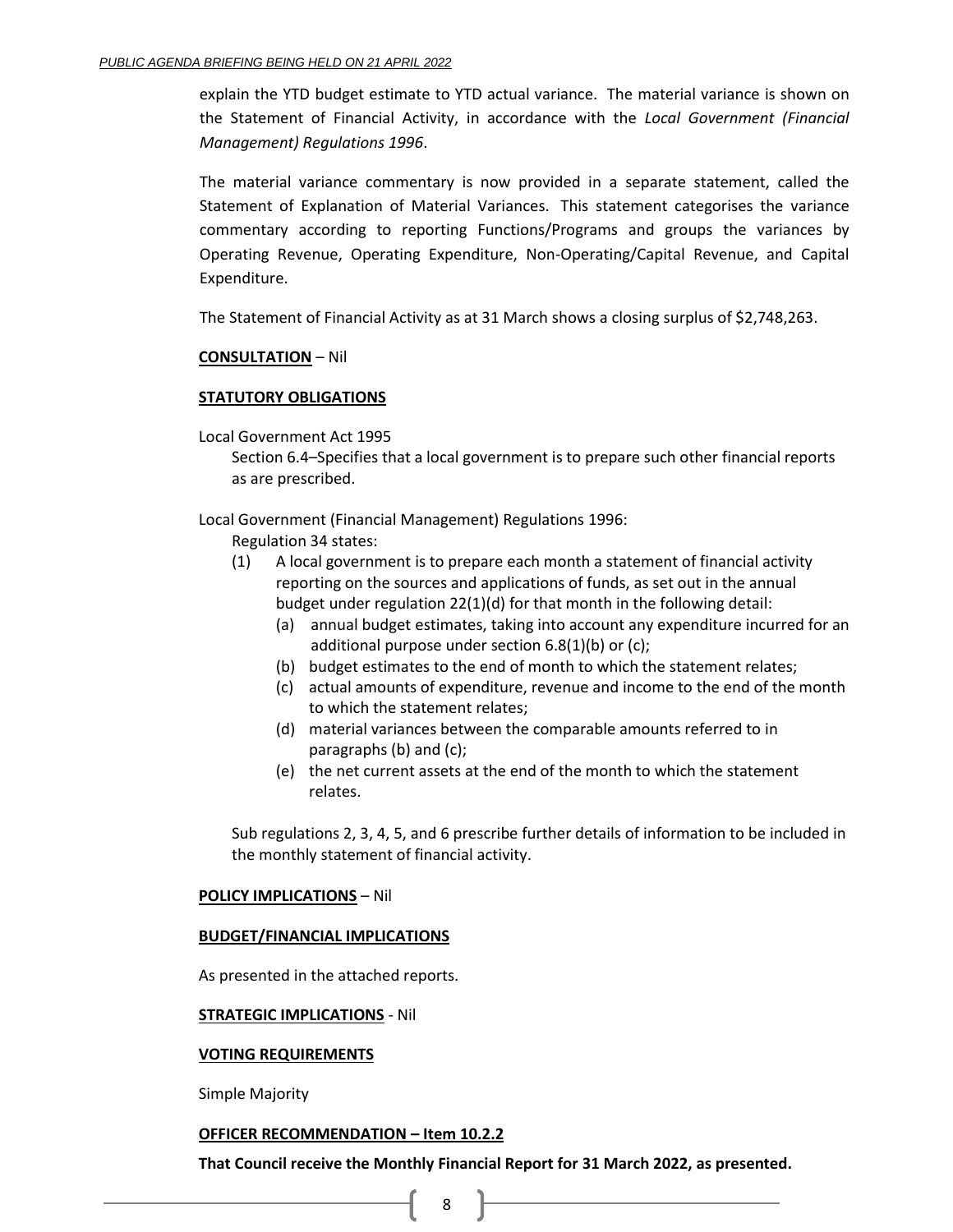| Amendments                             |                             |  |
|----------------------------------------|-----------------------------|--|
|                                        |                             |  |
| Location:                              | Not applicable              |  |
| <b>Applicant:</b>                      | Not applicable              |  |
| <b>Disclosure of Officer Interest:</b> | None                        |  |
| Date:                                  | 13 April 2022               |  |
| <b>Authors:</b>                        | D Long - Finance Consultant |  |
| <b>Authorizing Officer:</b>            | Carolyn Mallett - D/CEO     |  |
| <b>Attachments:</b>                    | Nil                         |  |

*\_\_\_\_\_\_\_\_\_\_\_\_\_\_\_\_\_\_\_\_\_\_\_\_\_\_\_\_\_\_\_\_\_\_\_\_\_\_\_\_\_\_\_\_\_\_\_\_\_\_\_\_\_\_\_\_\_\_\_\_\_\_\_\_\_\_\_\_\_\_\_\_\_\_\_\_\_\_\_\_\_*

# <span id="page-8-0"></span>**10.2.3 Statutory Budget Review as at 28 February 2022 – Correction to Table of Budget Amendments**

## **SUMMARY**

The purpose of this report is for Council to consider and adopt one minor amendment to the Budget Review Report, for the period 1 July 2021 to 28 February 2022.

## **BACKGROUND**

At its Ordinary Council Meeting on 31 March 2022, Council considered the Budget Review Report, which projected that the Shire would end the year with an estimated closing surplus of \$56,303.

The Agenda report also included a table of budget amendments for approval by Council as authorised expenditure.

Unfortunately due to some late amendments to the report, one item was missed from the table of amendments.

#### **COMMENT**

The item omitted by error from the table of amendments was:

| <b>ACCOUNT</b> | <b>DESCRIPTION</b>                                                                                                       | <b>ORIGINAL</b><br><b>BUDGET</b><br><b>AMOUNT</b> | <b>REVISED</b><br><b>BUDGET</b><br><b>AMOUNT</b> | <b>POSITIVE</b><br><b>OUTCOME</b> | <b>NEGATIVE</b><br><b>OUTCOME</b> |
|----------------|--------------------------------------------------------------------------------------------------------------------------|---------------------------------------------------|--------------------------------------------------|-----------------------------------|-----------------------------------|
| 147450         | Rylington Park Plant & Equipment -<br>Increase in materials expense to purchase<br>second hand truck for Rylington park. | \$60,000                                          | \$116,400                                        |                                   | \$56,400                          |

There is no financial impact to the estimated closing surplus, as the amount was factored into the closing surplus calculations and the Budget Review workpapers.

9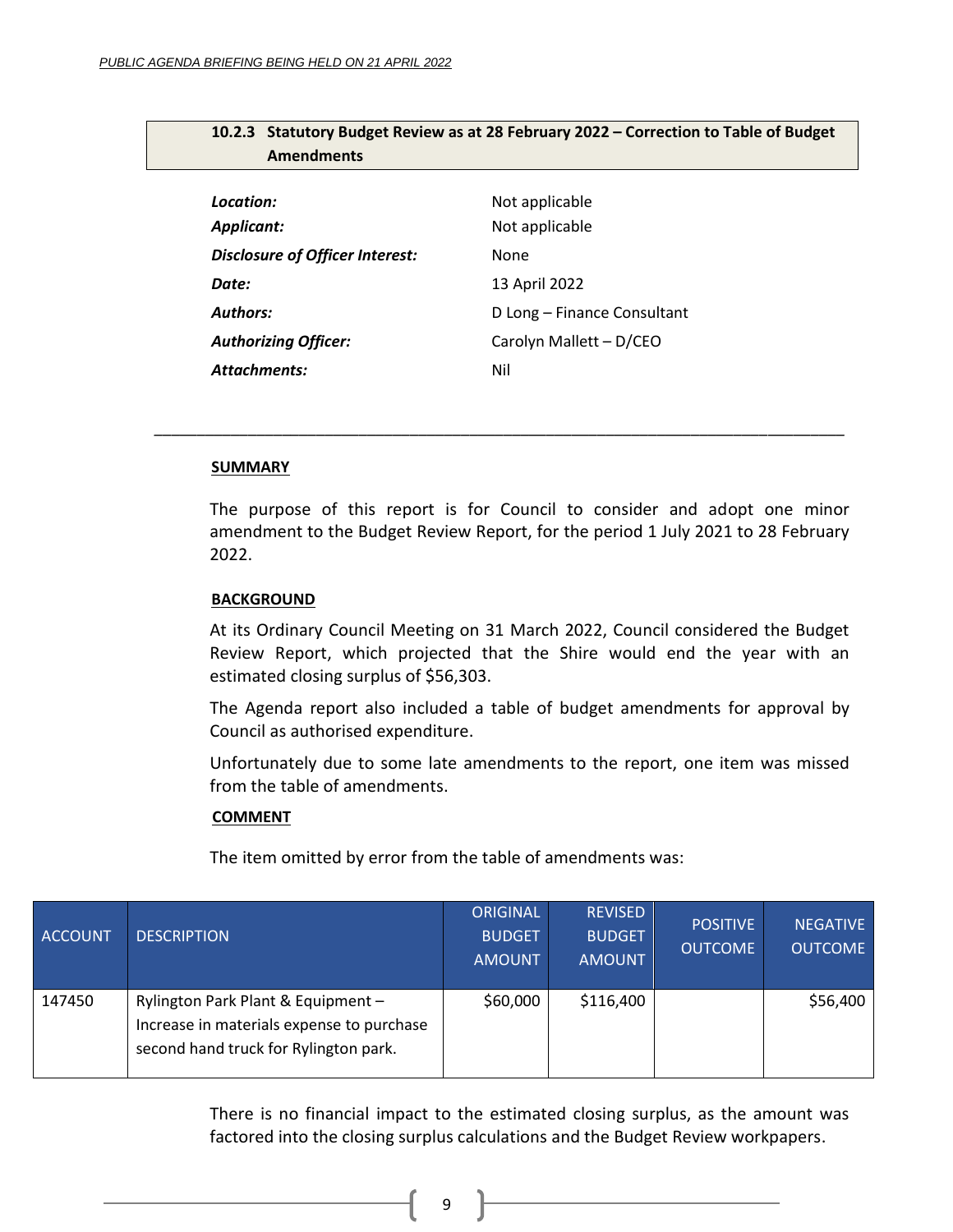## **CONSULTATION**

Internal – Senior Executives

External - Nil

## **STATUTORY OBLIGATIONS**

Local Government Act 1995 Section 6.2 Local Government (Financial Management) Regulations 1996, Regulation 33A.

## **POLICY IMPLICATIONS**

Nil

## **BUDGET/FINANCIAL IMPLICATIONS**

No financial implications.

# **STRATEGIC IMPLICATIONS**

Nil

# **VOTING REQUIREMENTS**

Absolute Majority

# **OFFICER RECOMMENDATION – Item 10.2.3**

# *That Council approve the following 2021-2022 budget amendments as authorised expenditure:*

| <b>ACCOUNT</b> | <b>DESCRIPTION</b>                                                                                                       | <b>ORIGINAL</b><br><b>BUDGET</b><br><b>AMOUNT</b> | <b>REVISED</b><br><b>BUDGET</b><br><b>AMOUNT</b> | <b>POSITIVE</b><br><b>OUTCOME</b> | <b>NEGATIVE</b><br><b>OUTCOME</b> |
|----------------|--------------------------------------------------------------------------------------------------------------------------|---------------------------------------------------|--------------------------------------------------|-----------------------------------|-----------------------------------|
| 147450         | Rylington Park Plant & Equipment -<br>Increase in materials expense to purchase<br>second hand truck for Rylington park. | \$60,000                                          | \$116,400                                        |                                   | \$56,400                          |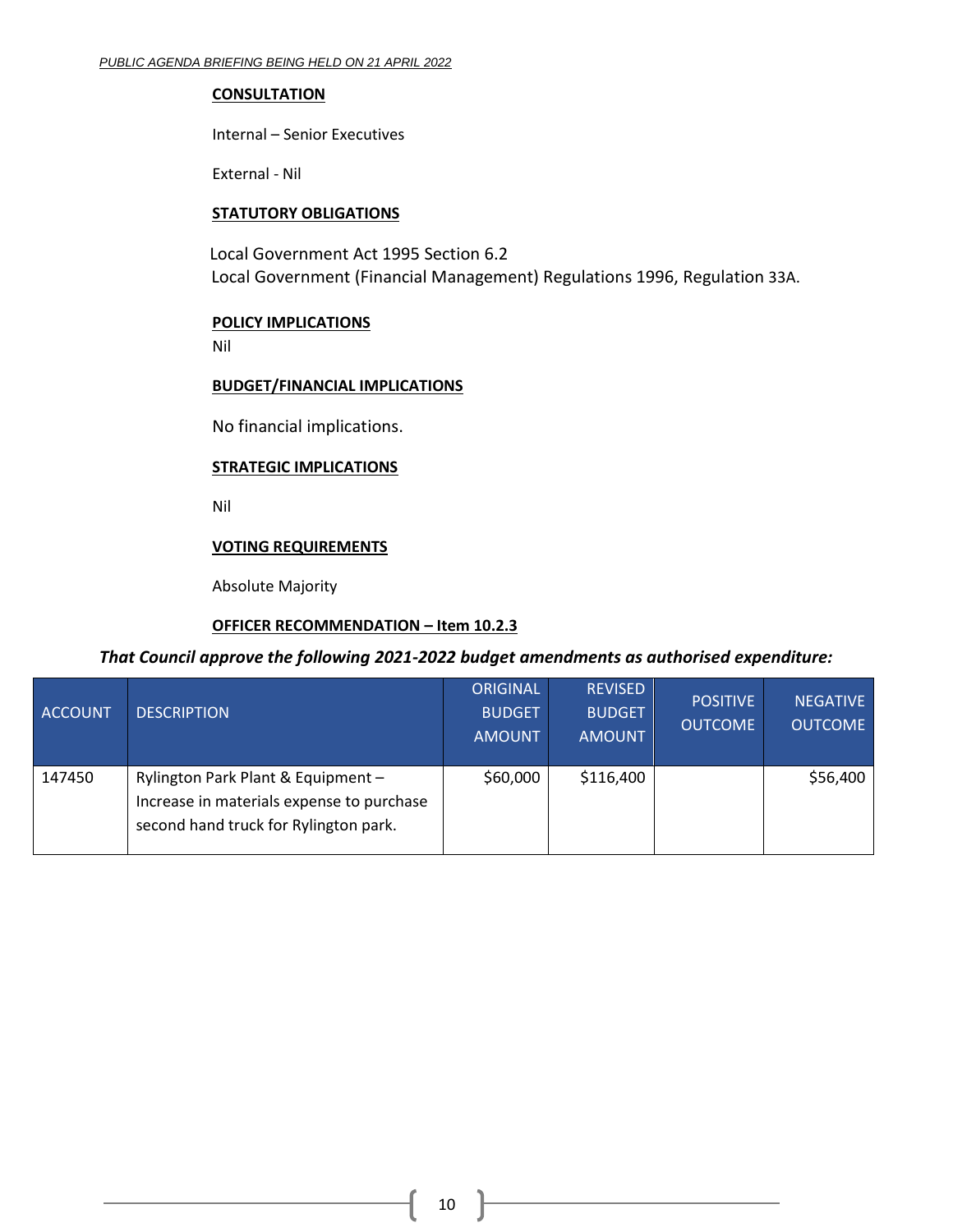#### <span id="page-10-0"></span>**10.3 PLANNING**

<span id="page-10-1"></span>

| 10.3.1 Development (Advertisement x 1 Pylon sign) 25 Cailes Street Boyup Brook |
|--------------------------------------------------------------------------------|
| <b>Museum</b>                                                                  |

| Location:                              | 25 Cailes Street, Boyup Brook.         |
|----------------------------------------|----------------------------------------|
| <b>Applicant:</b>                      | John Imrie (Boyup Museum).             |
| <b>Disclosure of Officer Interest:</b> | None.                                  |
| Date:                                  | 14 April 2022                          |
| Author:                                | A. Nicoll, Town Planner                |
| <b>Authorizing Officer:</b>            | Dale Putland, Chief Executive Officer. |
| <b>Attachments:</b>                    | Nil                                    |

#### **SUMMARY**

The purpose of this report is to put before Council the request to develop a Pylon Sign (advertisement) at 25 Cailes Street, Boyup Brook.

This report item recommends that the Council support the proposed advertisement (Pylon Sign), which complies with regulatory standards.

#### **BACKGROUND**

The property at 25 Cailes Street is owned by the Shire of Boyup Brook and is reserved in accordance with the Shire's scheme as 'Public Purpose'. The subject land is used as a museum, for the display of agricultural and social history in Boyup Brook.

The Shire of Boyup Brook received an application to develop a free standing sign (Pylon Sign), adjacent to the Cailes Street boundary.

The application was submitted to the March Council meeting where Councillors questioned the need to change the proposed sign writing as follows:

| <b>APPLICANT PROPOSED SIGN</b><br>WRITING  | <b>COUNCIL PROPOSED SIGN WRITING</b>        |
|--------------------------------------------|---------------------------------------------|
| <b>Boyup Brook District Pioneers</b>       | Boyup Brook District Pioneers'              |
| <b>MUSEUM</b>                              | <b>MUSEUM</b>                               |
| Contact Ph: 97651444 The Visitor<br>Centre | Boyup Brook Visitor Centre Ph: 9765<br>1444 |

It was decided at the meeting that:

*That Council defer this item to the April 2022 Ordinary Council meeting and administration to establish the cost of the reprint of the sign.*

The Shire has established that the cost of the reprint of the sign is \$370.18.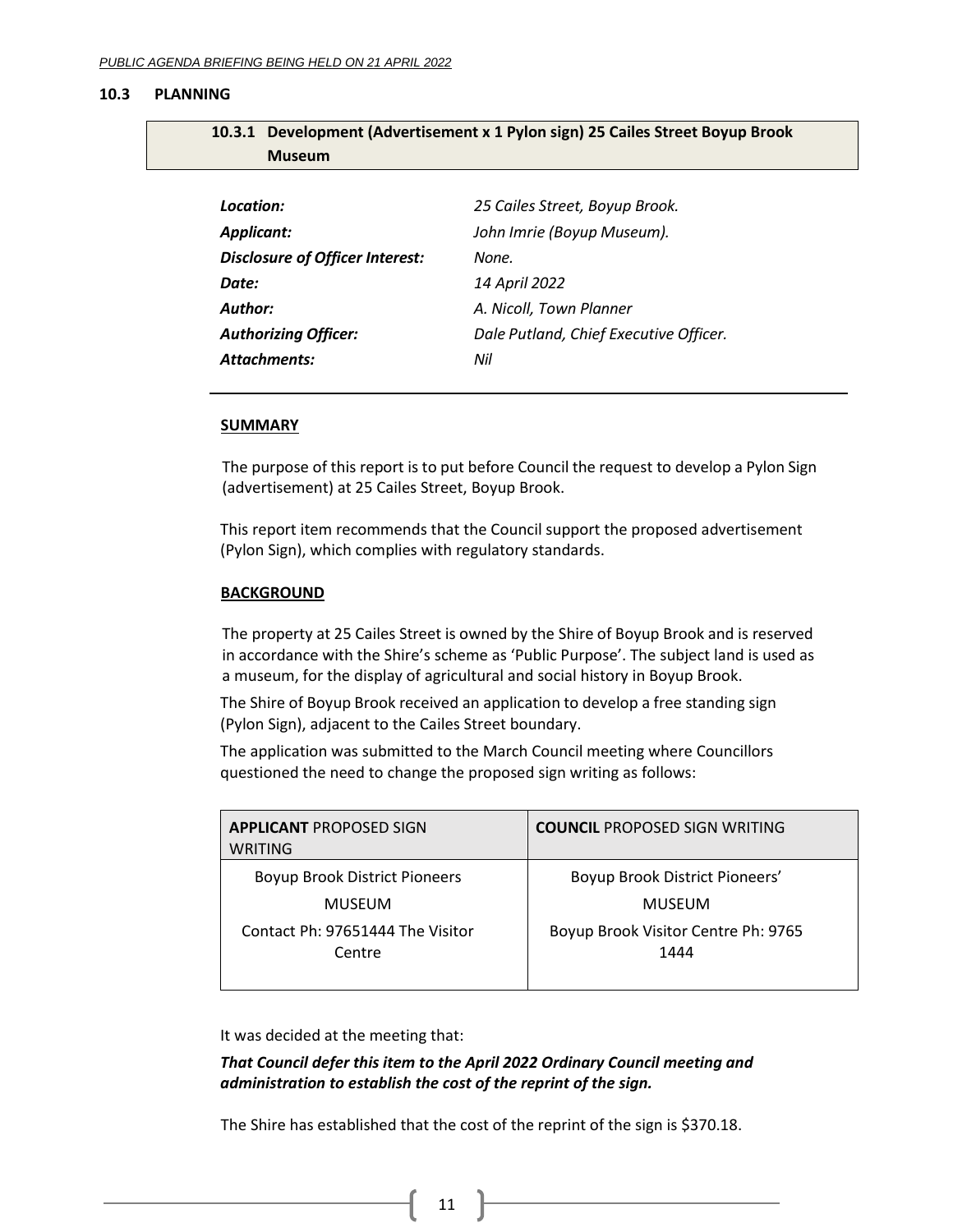## **COMMENT**

**Design** 

The Pylon Sign is designed as follows:

- 1.6m high structure, with two posts cemented in the ground;
- The sign face is 1.08m long and 600m high.

The sign is proposed to be located at the front boundary, within the boundaries of the subject Lot and near the entrance to the Museum.

The sign writing reads as follows:

New wording

**Boyup Brook District Pioneers' MUSEUM** Boyup Brook Visitor Centre Ph: 9765 1444

Layout

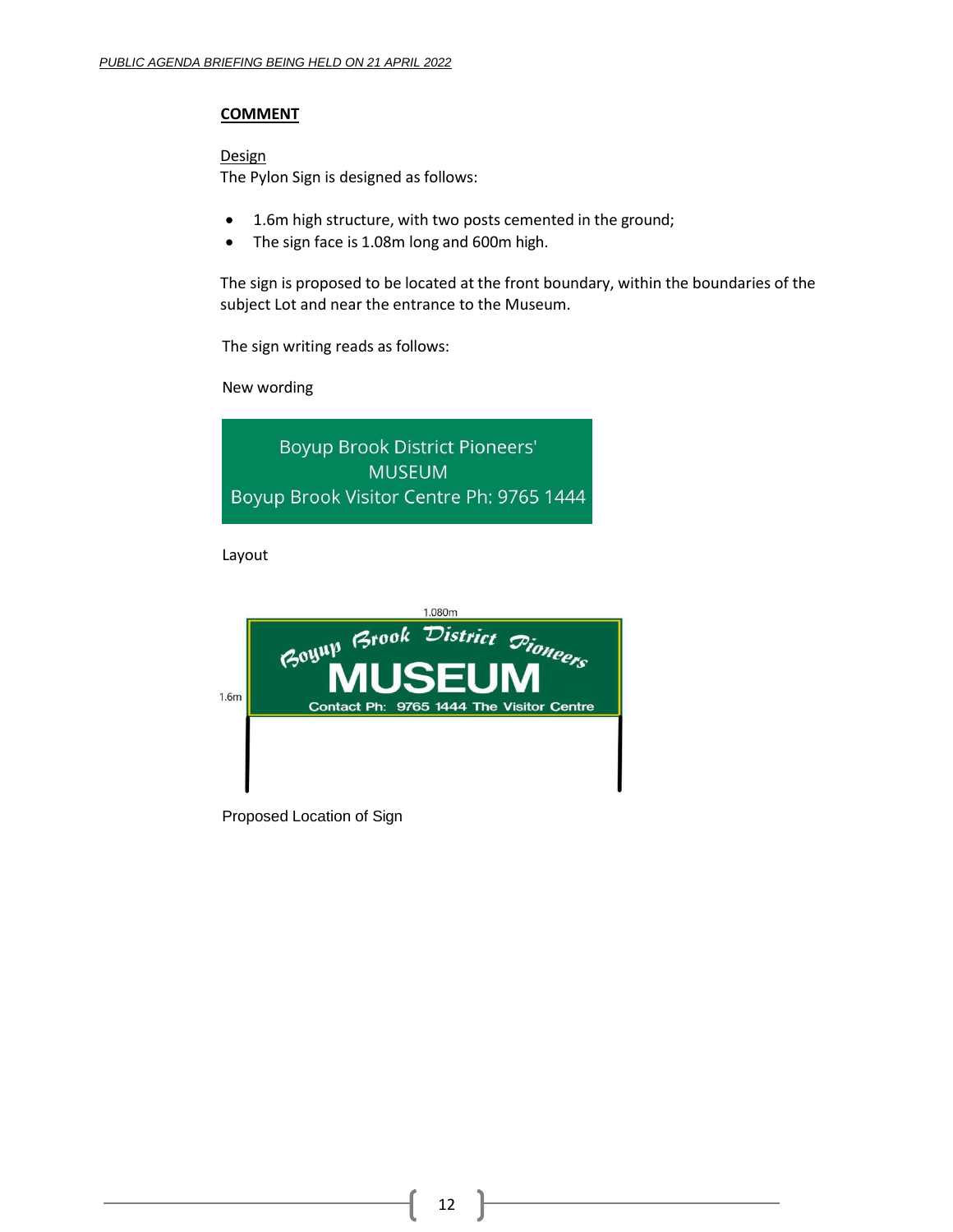

Council is requested to approve the development of the Pylon Sign, which is appealing in design, which is advertising an approved use at the subject property, and which complies with statutory and policy standards.

## **STATUTORY OBLIGATIONS**

In accordance with the Deemed Provisions for Local Planning Schemes, advertisement means:

*any word, letter, model, sign, placard, board, notice, device or representation, whether illuminated or not, that is used wholly or partly for the purposes of advertising, announcing, or directing, and includes —*

*(a) any hoarding or similar structure used, or adapted for use, for the display of advertisements; and*

*(b) any airborne device anchored to any land or building used for the display of advertising; and*

*(c) any vehicle or trailer or other similar object placed or located so as to serve the purpose of displaying advertising;*

In accordance with the Deemed Provisions for Local Planning Schemes:

*A person must not commence or carry out any works on, or use, land*

*in the Scheme area unless —*

*(a) the person has obtained the development approval of the local government under Part 8; or*

*(b) development approval is not required for the development under clause 61.*

Note:

1. Development includes the erection, placement and display of advertisements.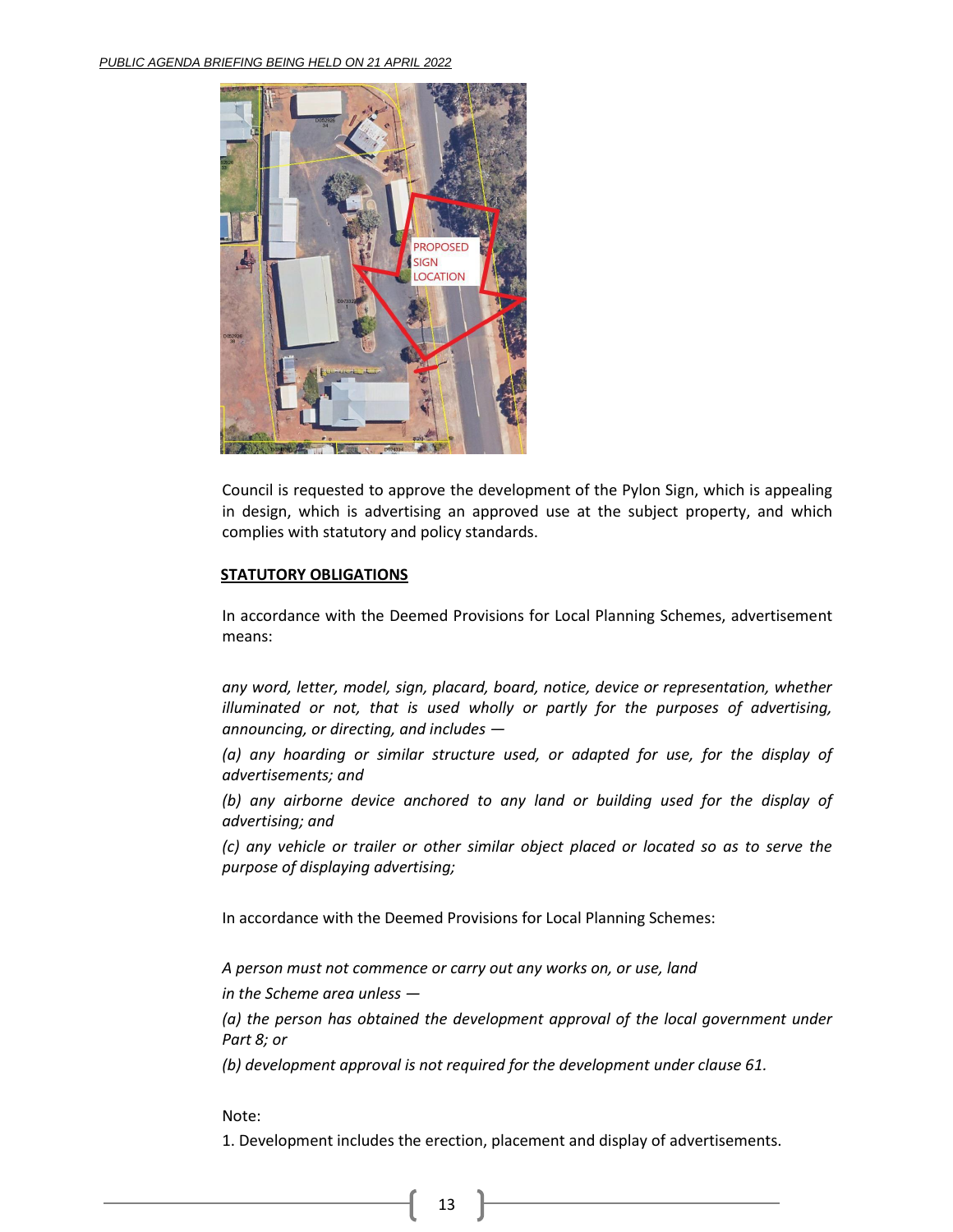2. An advertisement is not exempt under clause 61 of the Deemed Provisions.

#### **POLICY IMPLICATIONS**

There are no policy implications relating to this item. The design of the proposed Pylon Sign complies with the *Local Government Model By-laws (Signs, Hoardings and Billposting), No. 13, Part II Signs.*

#### **CONSULTATION**

N/A

## **VOTING REQUIREMENTS**

Simple majority.

#### **SUMMARY**

In accordance with *Local Planning Scheme No.2*, development approval is required prior to developing an advertisement.

The advertisement is not expected to impact on the character of the area.

Approval of the advertisement should be on the condition that the advertisement is maintained to a reasonable standard.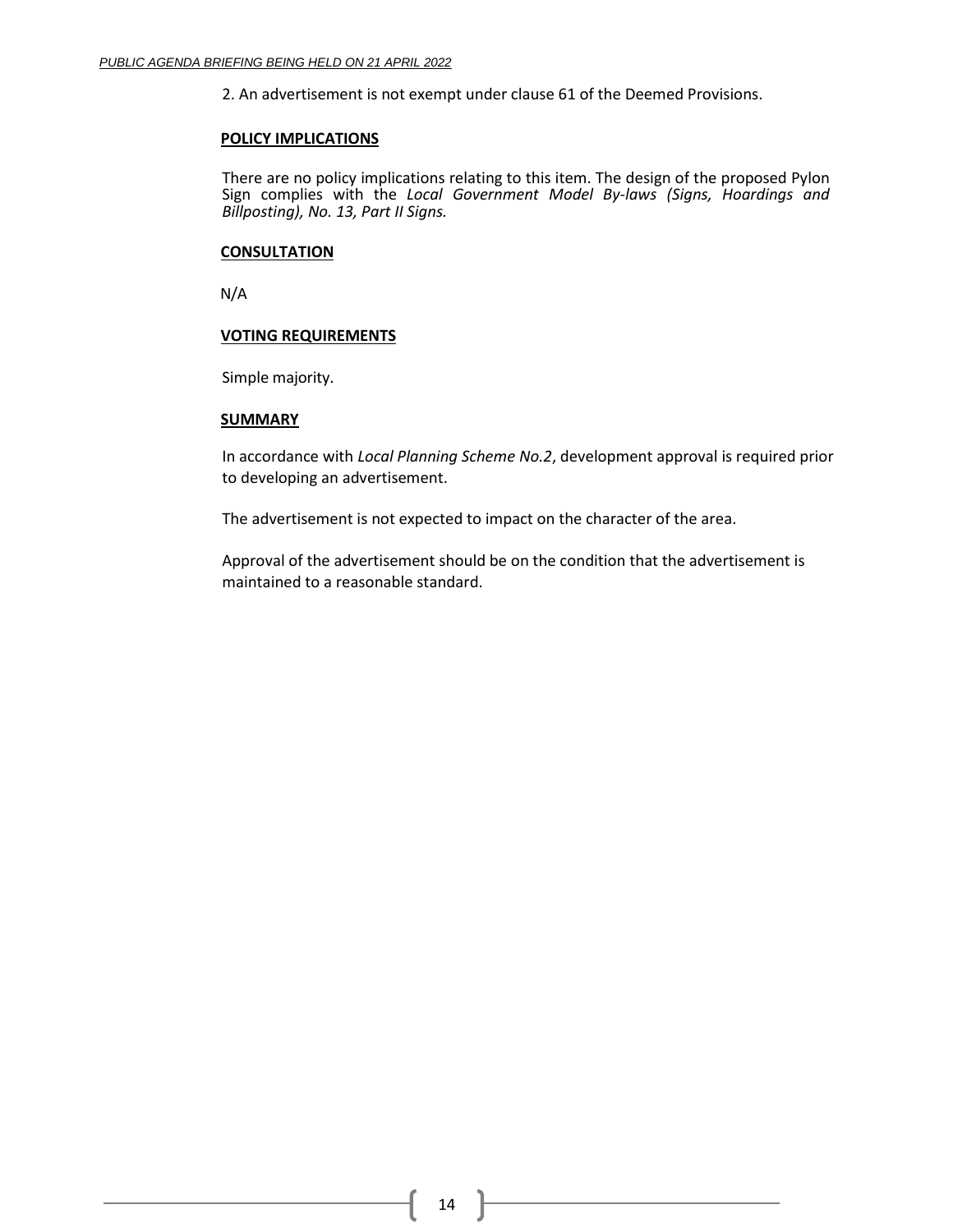## **OFFICER RECOMMENDATION – 10.3.1**

## **1. That Council**

Grants development approval for an advertisement (Pylon Sign) at 25 Cailes Street, Boyup Brook, subject to the following notice:

# *Planning and Development Act 2005* **Shire of Boyup Brook NOTICE OF DETERMINATION ON APPLICATION FOR DEVELOPMENT APPROVAL**

Location: 25 Cailes Street, Boyup Brook (Museum) Description of proposed development: **Advertisement X 1 – Pylon Sign**

The application for development is approved subject to the following

conditions. Conditions:

1. Prior to occupancy of use, unless varied by a condition of approval or a minor amendment to the satisfaction of the Shire of Boyup Brook, all development shall occur in accordance with the approved plans.

2. The advertisement being maintained to the satisfaction of the Shire of Boyup Brook.

## *Advice*

*Where, in the opinion of the Council, an advertisement has been permitted to deteriorate to a point where it conflicts with the objectives of the Scheme or it ceases to be effective for the purpose for which it was erected or displayed, Council may, by notice in writing, require the advertiser to:-*

*i) repair, repaint or otherwise restore the advertisement to a standard specified by Council in the notice, or*

*ii) remove the advertisement.*

## Date of determination: 31 March 2022

Note 1: If the development the subject of this approval is not substantially commenced within a period of 2 years, or another period specified in the approval after the date of determination, the approval will lapse and be of no further effect.

- Note 2: Where an approval has so lapsed, no development must be carried out without the further approval of the local government having first been sought and obtained.
- Note 3: If an applicant or owner is aggrieved by this determination there is a right of review by the State Administrative Tribunal in accordance with the Planning and Development Act 2005 Part 14. An application must be made within 28 days of the determination.
	- **2. That Council agree to the new wording of the sign as below and allocate funding from the Museum Operations (GL code B0645.134.3039).**

**Boyup Brook District Pioneers' MUSEUM** Boyup Brook Visitor Centre Ph: 9765 1444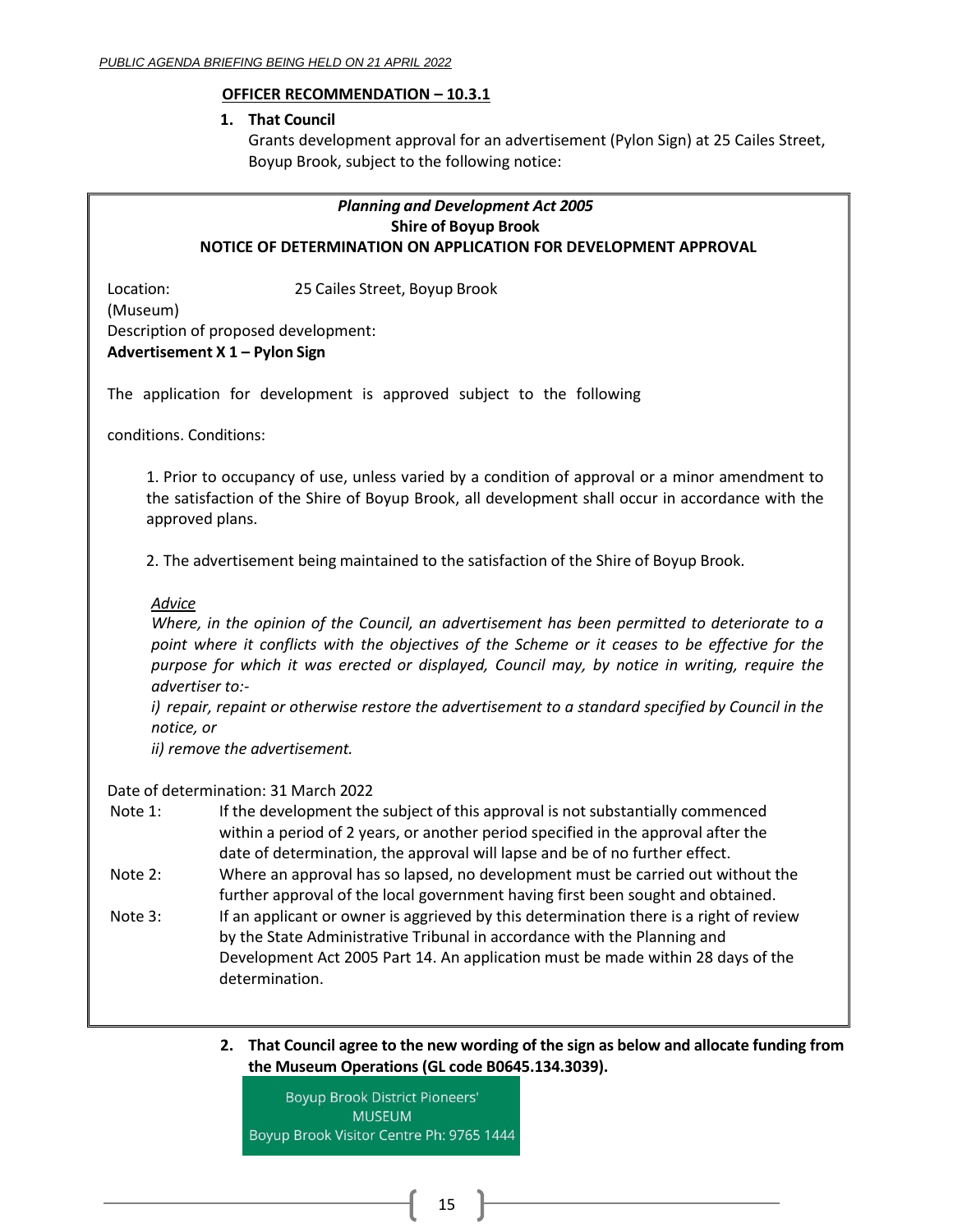## <span id="page-15-0"></span>**10.3.2 Interpretive Signage at the Flax Mill Caravan Park**

| Location:                       | Flax Mill Caravan park                 |
|---------------------------------|----------------------------------------|
| <b>Applicant:</b>               | N/A                                    |
| Disclosure of Officer Interest: | None.                                  |
| Date:                           | 4 April 2022                           |
| Author:                         | Maria Lane – Executive Assistant       |
| <b>Authorizing Officer:</b>     | Dale Putland, Chief Executive Officer. |
| <b>Attachments:</b>             | Yes - guotes                           |
|                                 |                                        |

#### **SUMMARY**

The purpose of this report is to put before Council the request to develop an interpretive sign at the Flax Mill Caravan Park, to depict the history of the Flax Industry in Boyup Brook.

'Interpretive signage' is often used in places to tell the stories of significant people, buildings and history. 'Interpretive Signage' helps to engage viewers, to encourage an emotive connection, to create a point of interest and to enhance the experience of a place. 'Interpretive Signage' also contributes to the cultural landscape and fosters a sense of identity and pride to the community.

It is recommended that the Council support the development of an Interpretive sign, which is expected to create a point of interest to tourists and a historical understanding of the Flax Mill.

## **BACKGROUND**

The Caravan Park is situated on Lot 336 Jackson Street, Boyup Brook. Lot 336 is a 16Ha site which includes the former Boyup Brook Flax Mill complex which is heritage listed and included on the Shire's Municipal Inventory 1995.

## **COMMENT**

## **Design**

It is proposed that the 'Interpretive Sign' be positioned on the wall of a shed, please refer to photo on the next page or could be mounted on a sign close to the entrance of the Caravan Park.

The design of the sign is as follows:

- Full colour digital print to ACM panel
- Size: 4500 x 1800mm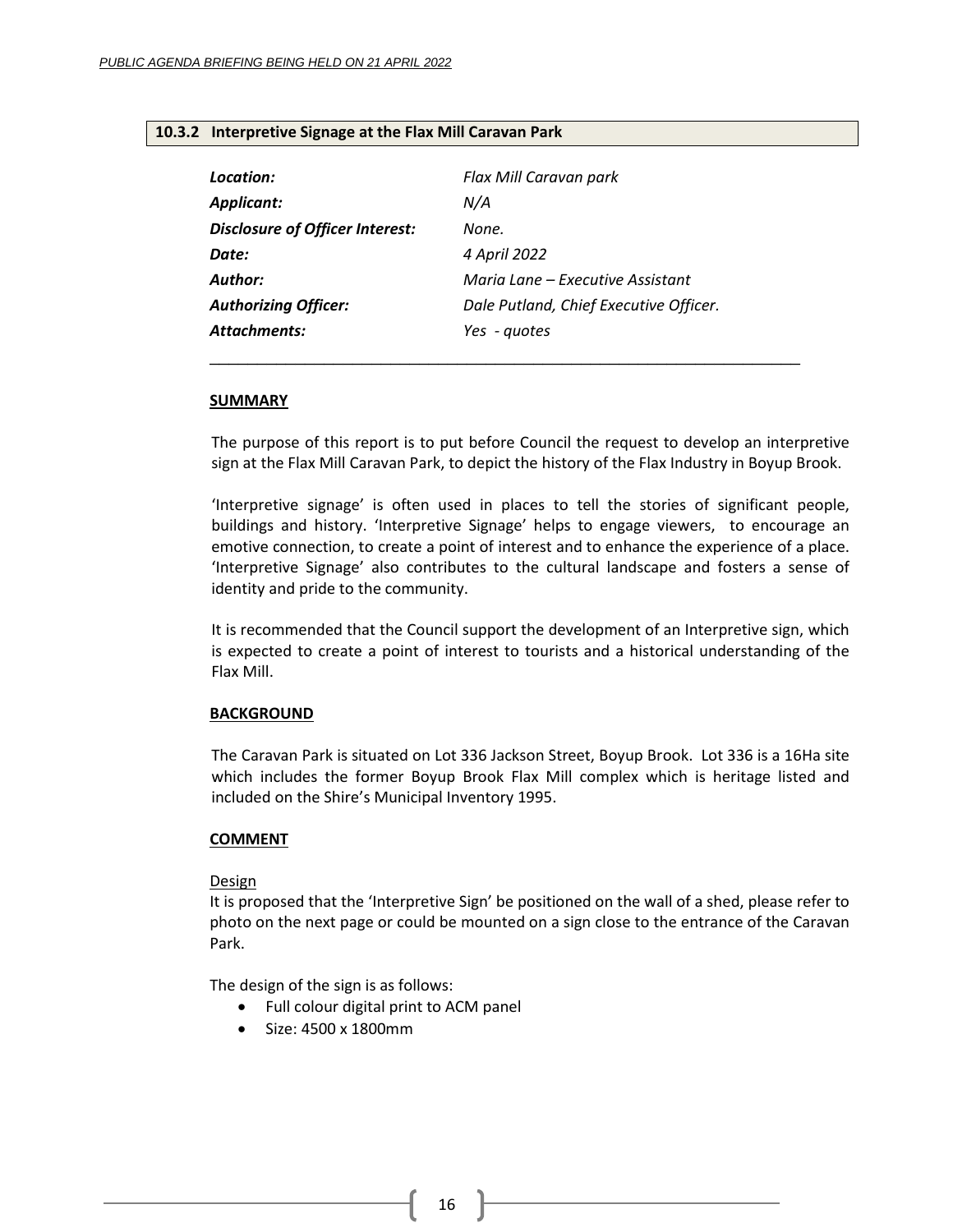The Interpretive sign to include the following text:

*1. Farming*

*Flax was grown around Boyup Brook district by most local farmers. Sown at the beginning of winter, harvested spring/early summer*

- *2. Flax Carting Flax was carted in from the farms to the Flax Mill from all over the state.*
- *3. Deseeding Flax was stacked into sheds or in outside stacks and deseeded.*

#### *4. Retting Process (rotting the straw)*

*It was then sent to the retting tanks and soaked in hot water (75 ⁰ F / 25⁰C) for the retting process. This process rots or dissolved the casein so that the fibres are easily separated from the woody core.*

*5. Stooking*

*The wet flax was unloaded from the tanks onto trailers and bought out to the drying fields beside the mill. It was unloaded into rows. The strings were cut and each sheaves stooked upright to dry.*

*6. Tying Up*

*After the flax had been drying in the field for 4-6 weeks, it was tied up and stored in the large sheds until the winter time process of scutching.* 

*7. Scutching*

*This process removes the shell from the fibre. It was then graded, weighed and compressed into large wool bale bags for transporting.*

#### *8. Loading the Mill Truck.*

*The bales of flax fibre were then loaded onto the truck and taken to the railway station for transporting to the Spinning Mills in the Eastern States.* 

## Potential location of sign

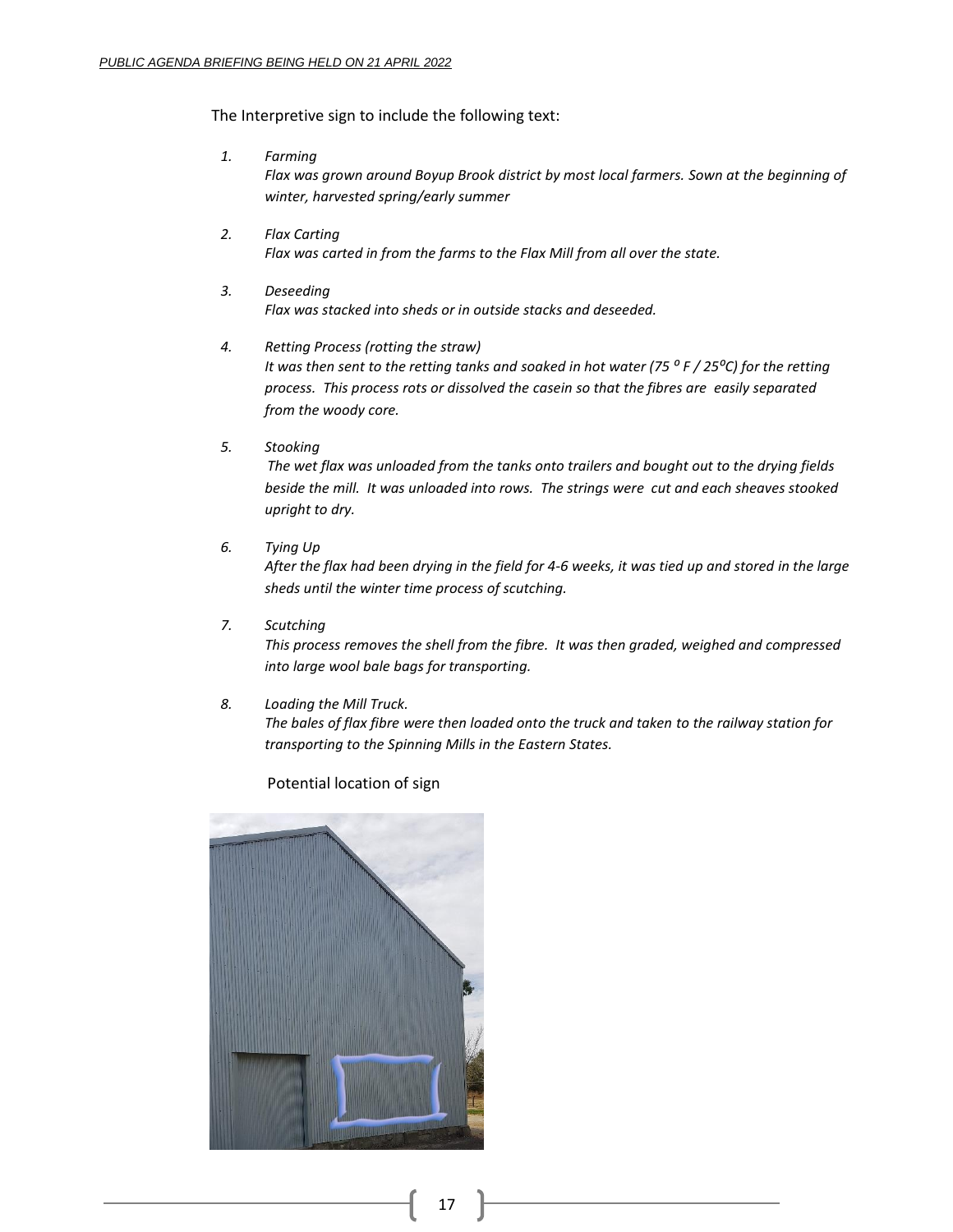## **STATUTORY OBLIGATIONS**

In accordance with the Deemed Provisions for Local Planning Schemes, advertisement means:

any word, letter, model, sign, placard, board, notice, device or representation, whether illuminated or not, that is used wholly or partly for the purposes of advertising, announcing or directing, and include –

- a) any hoarding or similar structure used, or adapted for use, for the display of advertising; and
- b) any airborne device anchored to any land or building used for the display of advertising; and
- c) any vehicle or trailer or other similar object placed or located so as to serve the purpose of displaying advertising;

In accordance with the Deemed Provisions for Local Planning Schemes:

A person must not commence or carry out any works on, or use, land in the Scheme area unless –

- a) the person has obtained the development approval of the local government under Part 8; or
- b) development approval is not required for the development under clause 61.

#### Note:

- 1. Development includes the erection, placement and display of advertisements.
- 2. An advertisement is not exempt under clause 61 of the Deemed Provisions.

## **POLICY IMPLICATIONS**

There are no policy implications relating to this item.

## **BUDGET/FINANCIAL IMPLICATIONS**

The estimated cost for signage (excluding stand) is \$7120.00 exc GST.

## **CONSULTATION**

Quotes obtained from Axiom and Wiseman Signs.

#### **VOTING REQUIREMENTS**

Simple majority

#### **SUMMARY**

In accordance with Local Planning Scheme No.2 development approval is required prior to developing an advertisement

The advertisement is not expected to impact on the character of the area.

Approval of the advertisement should be on the condition that the advertisement is maintained to a reasonable standard.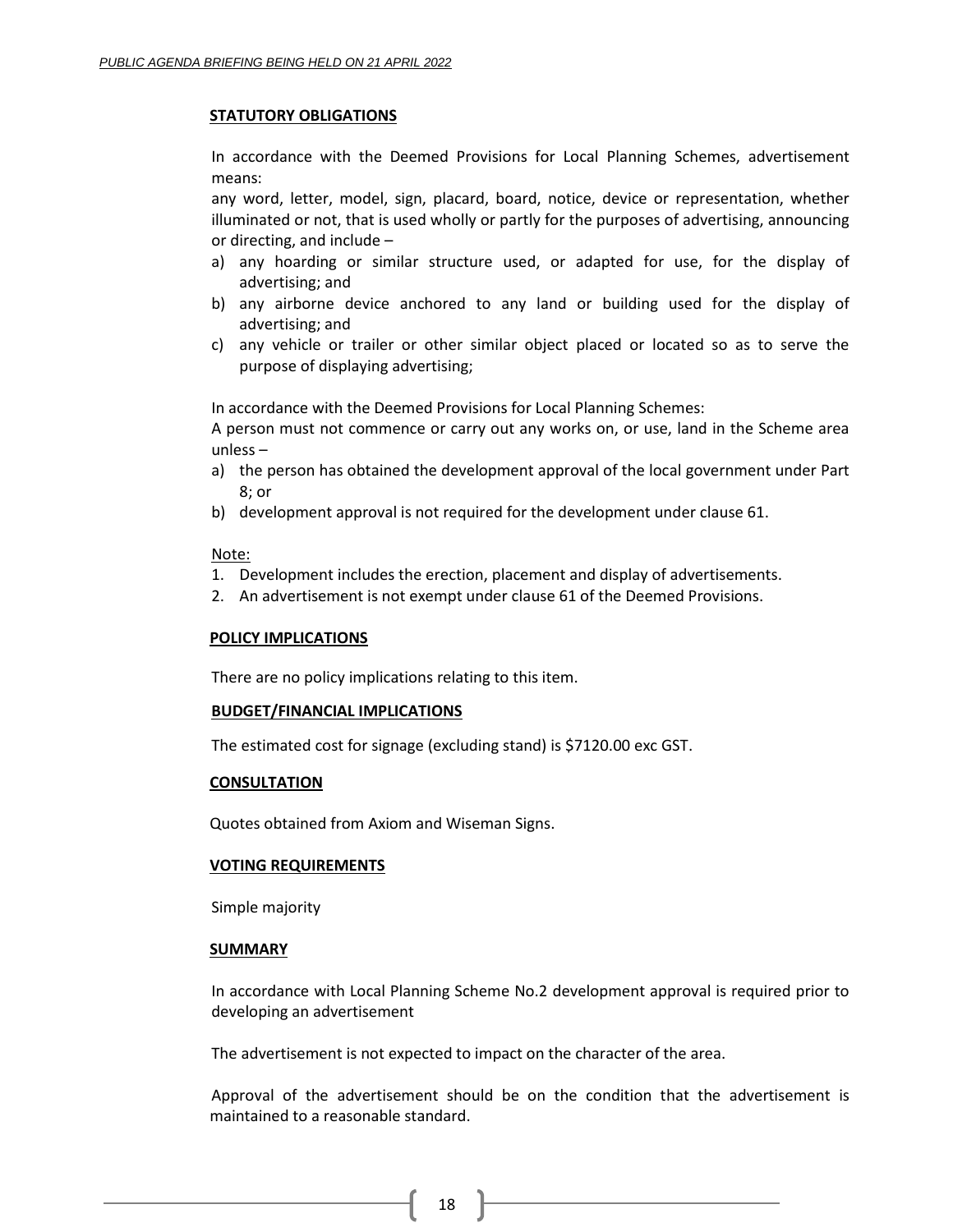# **OFFICER RECOMMENDATION – ITEM 10.3.2**

**That Council supports an Interpretive Sign to be constructed at Lot 336 Jackson Street, Boyup Brook and allocate funding from the Caravan Park Flax Mill Complex – Building Operation – Tourism (GL code 132108).**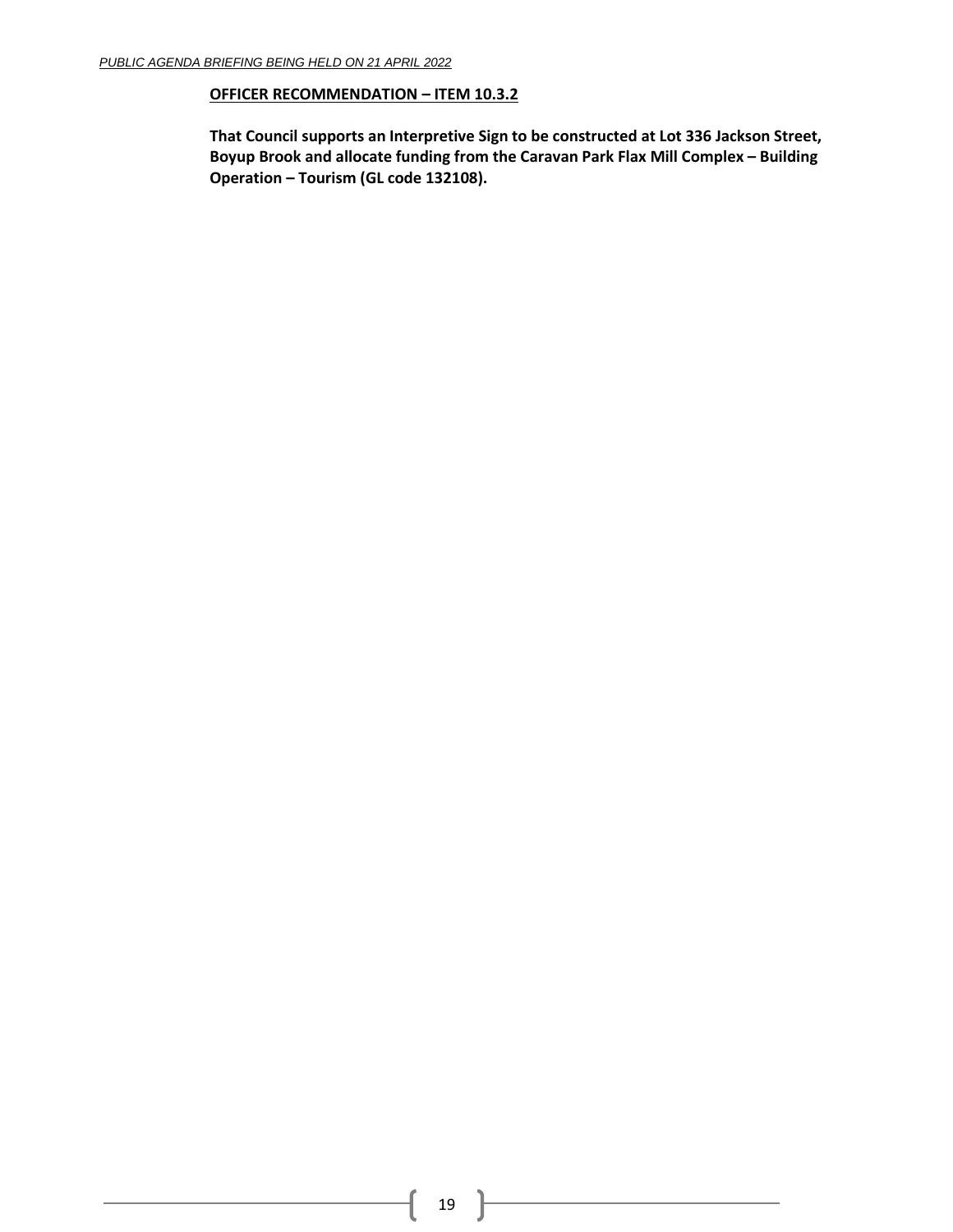#### <span id="page-19-0"></span>**10.4 Chief Executive Officer**

#### <span id="page-19-1"></span>**10.4.1 Boyup Brook Flax Mill Caravan Park - CMCA Proposed Arrangements**

| Location                      | Boyup Brook Flax Mill Caravan Park     |
|-------------------------------|----------------------------------------|
| <b>Applicant</b>              | N/A                                    |
| <b>File</b>                   | Flax Mill                              |
| <b>Disclosure of Interest</b> | Nil                                    |
| Date                          | <b>March 2022</b>                      |
| Author                        | Dale Putland Chief Executive Officer   |
| <b>Authorising Officer</b>    | Dale Putland - Chief Executive Officer |
| <b>Attachments</b>            | Yes - Confidential                     |

#### **SUMMARY**

The Shire of Boyup Brook has been in discussions with the Caravan and Motorhome Club of Australia Limited (CMCA) regarding a shared management arrangement for the Boyup Brook Caravan Park since early to November 2021.

\_\_\_\_\_\_\_\_\_\_\_\_\_\_\_\_\_\_\_\_\_\_\_\_\_\_\_\_\_\_\_\_\_\_\_\_\_\_\_\_\_\_\_\_\_\_\_\_\_\_\_\_\_\_\_\_\_\_\_\_\_\_\_\_\_\_\_\_\_\_\_\_

These negotiations have resulted in a draft management agreement and price schedule that is presented for Council's consideration.

#### **BACKGROUND**

The Flax Mill Caravan Park provides short stay visitor accommodation through 40 Powered Sites, 30 Unpowered Sites and 6 Ensuite Sites. Until 2022, the site was managed by a part time offsite caretakers who took payment for bookings, cleaned the toilet blocks and ensuites and organised maintenance works.

#### **CMCA Negotiations**

In November 2021, following a presentation to Council by a CMCA board member, the Shire commenced negotiations to enter a management arrangement with the Flax Mill Caravan park.

Under the proposed management agreement, the CMCA would be responsible for managing bookings for the park, promotion through its membership and supplying a live in caretaker who could undertake some general maintenance and ground duties. The Shire would be responsible for maintenance and cleaning of the ablutions and buildings, gardening works and of the park.

#### **Current Shire Arrangements**

In 2021, the Shire commenced renovations of the ablutions blocks, installed new reticulation systems and replaced the cladding on the scutching shed. Extensions and renovations to the caravan park camp kitchen have also recently been completed.

In 2021, following resignation of the caretakers resigned, the Shire adopted a system whereby payment for caravan park stays has been via the Shire office. Cleaning has been undertaken by an external contractor and maintenance has been via the Shire garden and building maintenance team.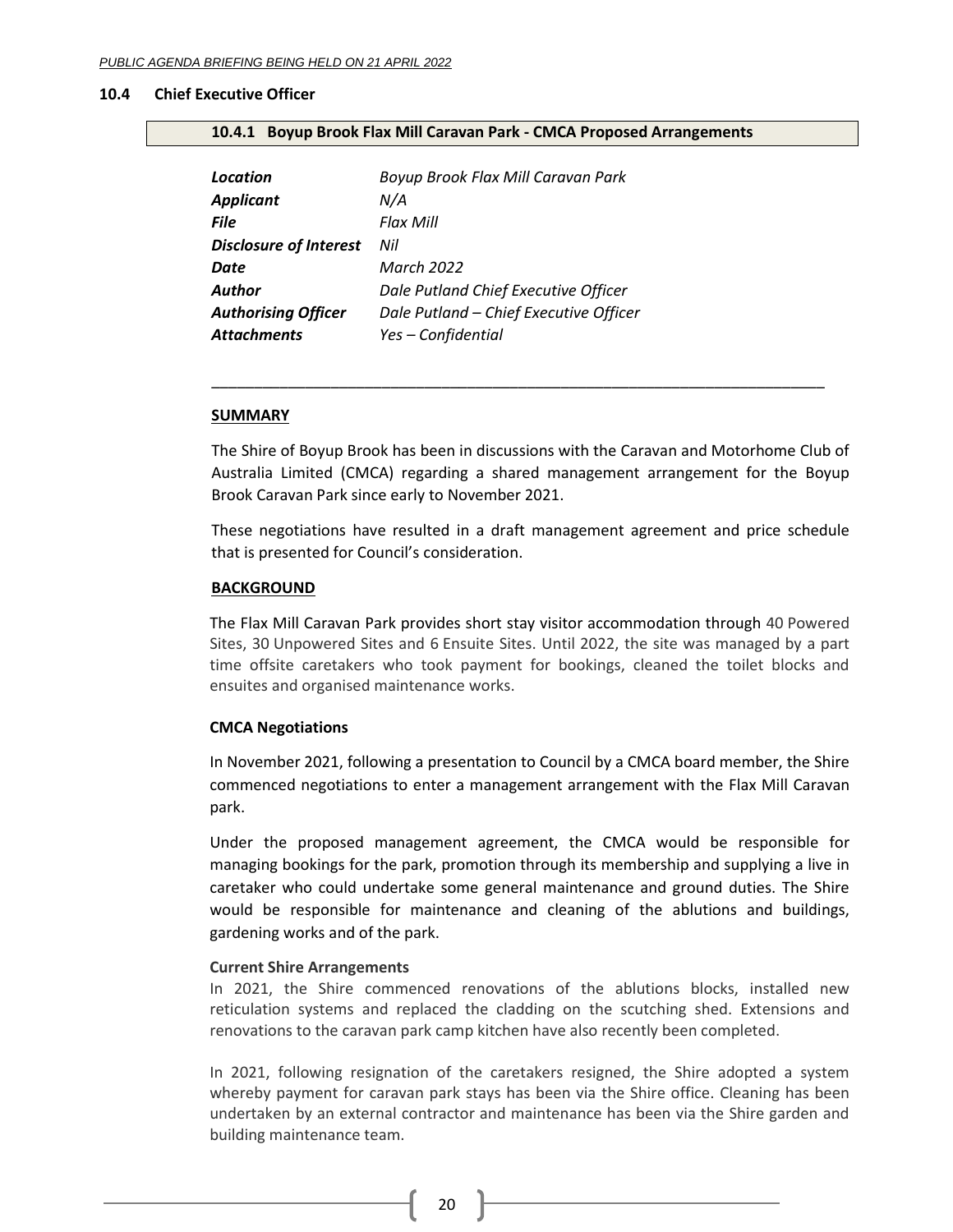This system, while largely successful, has necessitated caravan park customers having to visit the Shire offices to pay their site fees during Shire office hours, resulting in the loss of some income from the park. To improve customer service and ensure that park customers residents book in with the Shire, in March 2022 the Shire engaged a live in caretaker who occupies an ensuite site.

The CMCA proposes further improving this system using an online booking system, making bookings easier and resulting in a higher ratio of fees being collected.

A full statement of the proposed duties and fee structure is included in the draft MOU (Attachment 10.4.1).

## **COMMENT**

The CMCA is the largest Recreational Vehicle (RV) club in Australia, with more than 70,000 members. The CMCA currently operate RV "no frills" parks in all Australian states other than WA and promotes these parks through its online website and monthly magazine (distributed to CMCA members only).

The CMCA proposes to take responsibility for all bookings through an online booking system and install a live in caretaker for the Flax Mill Caravan Park. The Shire would receive 70% of the bookings, with 30% being retained by the CMCA. The booking fee breakdown is included in Attachment 10.4.1.

In return, CMCA members would receive discounted fees as identified in the price structure.

The benefits to the Shire include free nation wide advertising, introduction of an online booking system and an onsite caretaker for the caravan park

## **Shire Responsibilities**

The MOU (Attachment 10.4.1) lists the various responsibilities of both parties.

The purpose of the MOU outlines the key responsibilities of each party:

- *The Shire of Boyup Brook will enter a formal arrangement with CMCA to manage and operate The Park to the benefit of both parties as outlined in this agreement.*
- *The initial agreement period will be for 5 years with the option to extend for a further 2 x 5 years.*
- *CMCA will provide Shire of Boyup Brook with a copy of its \$20million public liability cover*
- *Council will maintain insurance cover for damage and replacement of infrastructure within The Park and inclusive of any future improvements or developments within The Park*
- *CMCA will manage the park to continue offering a similar or better product to what is offered by council at present. This will include the provision for powered camping sites, ensuite camping sites and self-contained camping sites. Long term tenants will remain the responsibility of Council.*
- *CMCA acknowledges that there will be an agreed development plan for The Park which council will be responsible for implementing and funding. CMCA will assist in this development through provision of support for any grant funding applications and data from The Park to support any business cases.*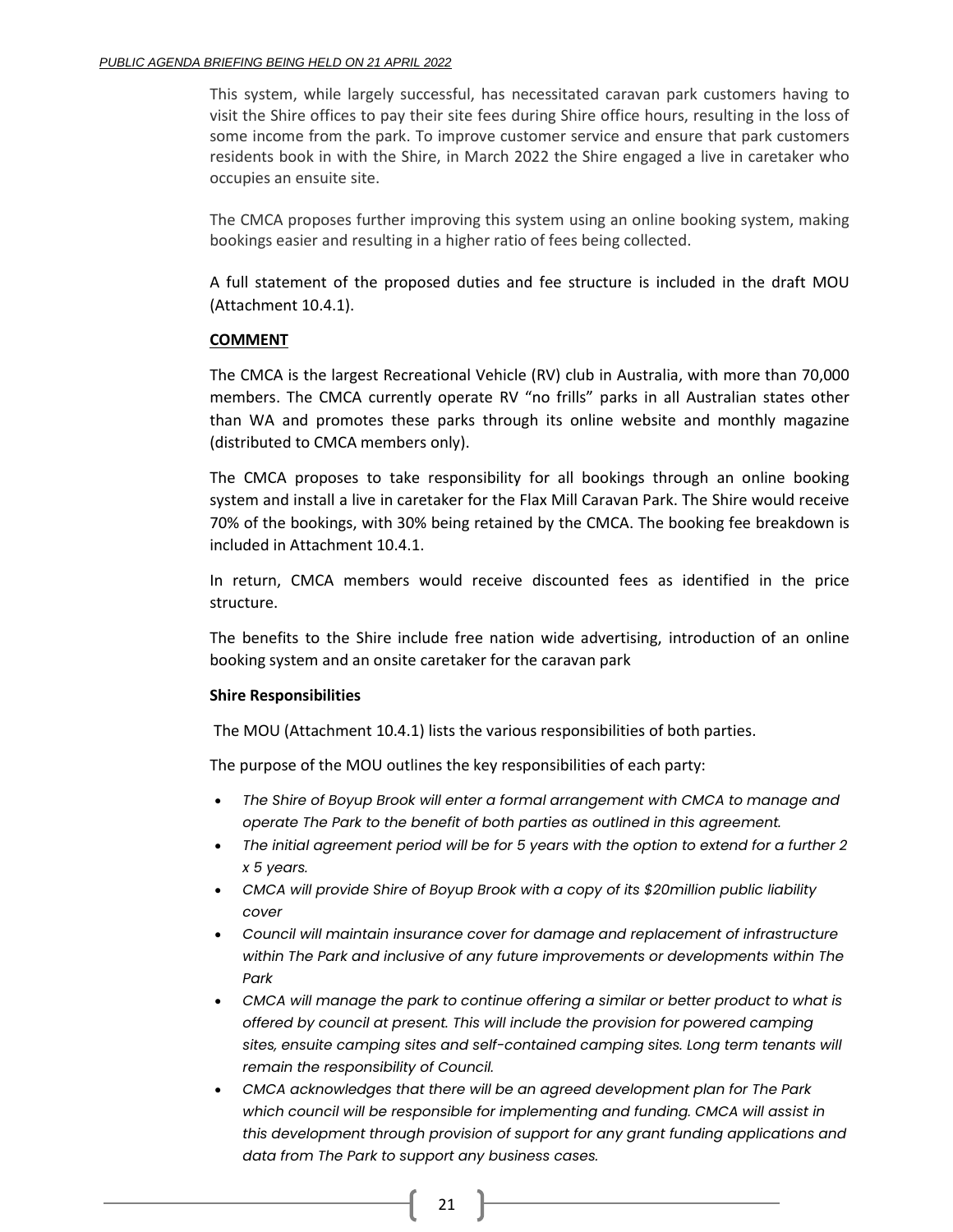It is important to note that the Shire would retain responsibility for cleaning, maintenance and gardening/grounds works for the site.

## **Additional Shire Infrastructure Requirements**

The proposed MOU contains a site plan identifying several additional improvements to the Flax Mill Caravan Park. These include:

- Installation of an additional 20 unpowered caravan bays adjacent to the Scutching Shed.
- Installation of a keypad locking system for ablution blocks
- Installation of several new toilet blocks (necessary to meet the requirements of the Western Australian Caravan Parks and Camping Ground Regulations 1997, but not a requirement of the CMCA)

During its budget review in March 2022, Council has allocated funds to develop detailed plans for the additional bays and infrastructure. It is proposed that these bays can be developed in the 2022/23 financial year.

Additional ablutions will alleviate the current requirement to hire in temporary ablutions for the Country Music Festival, resulting in annual savings of approximately \$7,000 (based on quoted prices for the Country Music 2022 festival) and will provide for additional major events to be held.

## **CONSULTATION**

CMCA representatives have briefed Council

Discussions have been held with South West Development Commission representatives

## **STATUTORY OBLIGATIONS**

The Shire will be obliged to install additional ablutions and camp kitchen facilities if it proceeds with the proposed additions to the Flax Mill Caravan Park to meet its statutory requirements under the Caravan Parks and Camping Ground Regulations 1997.

## **POLICY IMPLICATIONS**

There are currently no known policy implications

## **BUDGET/FINANCIAL IMPLICATIONS**

Based on the proposed fee structure that is included with the draft MOU, the new arrangements will be cost neutral to the Shire and may result in the Shire receiving a small financial benefit.

Installation of the additional caravan park bays and ablutions has not been costed as detailed plans have not yet been prepared. However, it is noted that the need for these bays had already been identified outside of the proposed MOU agreement.

The cost of installing keypad locks on the ablutions is less than \$500.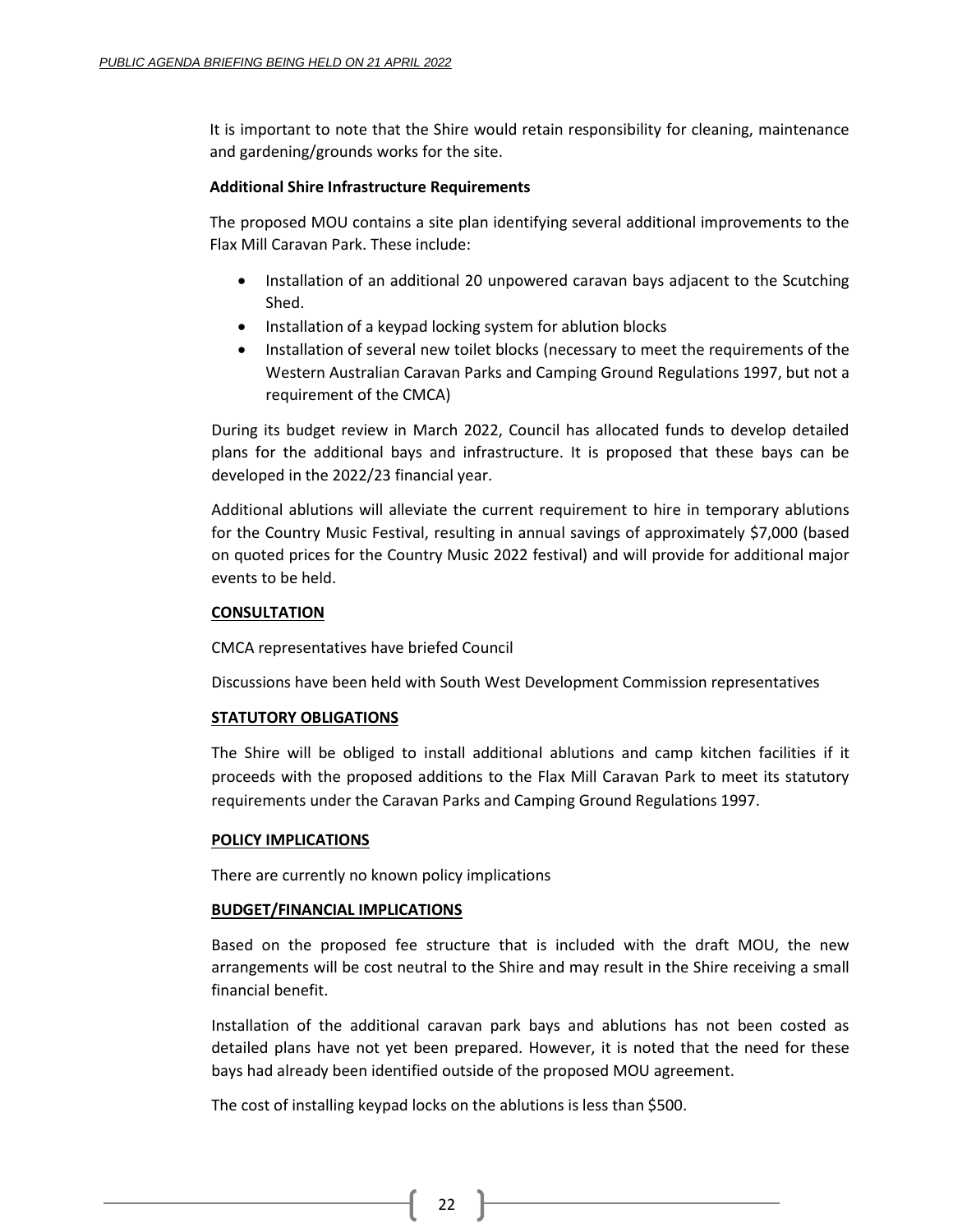## **STRATEGIC IMPLICATIONS**

Adoption of this MOU has potential to substantially increase visitation to Boyup Brook.

## **SUSTAINABILITY IMPLICATIONS**

N/A

## **VOTING REQUIREMENTS**

Simple Majority

## **OFFICER RECOMMENDATION – ITEM 10.4.1**

**That Council authorise the Shire President and CEO to enter into an MOU with the Caravan and Motorhome Club of Australia Limited and sign the attached MOU document on behalf of the Shire of Boyup Brook.**

## <span id="page-22-0"></span>**11 COMMITTEE MINUTES**

<span id="page-22-1"></span>**11.1 Rylington Park Committee Minutes**

## **OFFICER RECOMMENDATION – ITEM 11.2**

**That the unconfirmed minutes of the Rylington Park Committee held on Wednesday, 7 April 2022 be received.**

# <span id="page-22-2"></span>**12 MOTION OF WHICH PREVIOUS NOTICE HAS BEEN GIVEN** Nil

# <span id="page-22-4"></span><span id="page-22-3"></span>**13 URGENT BUSINESS BY APPROVAL OF THE PRESIDENT OR A MAJORITY OF COUNCILLORS PRESENT**

<span id="page-22-5"></span>**13.1 Rylington Park Committee**

**The Rylington Park Committee met on 7th April 2022.** *(please refer to attachment 11.1)*

**OFFICER RECOMMENDATION – ITEM 10.4.2**

**The Rylington Park Committee recommend that Council considers expanding membership of the Rylington Park Committee to include three additional full voting members from the Rylington Park Management Inc and nominate Tristan Mead, Joshua Stretch and James Johnston.**

## <span id="page-22-6"></span>**13.2 Development (Tree Plantation – Pinus Radiata) –McAlinden Road, McAlinden**

*(Report to follow)*